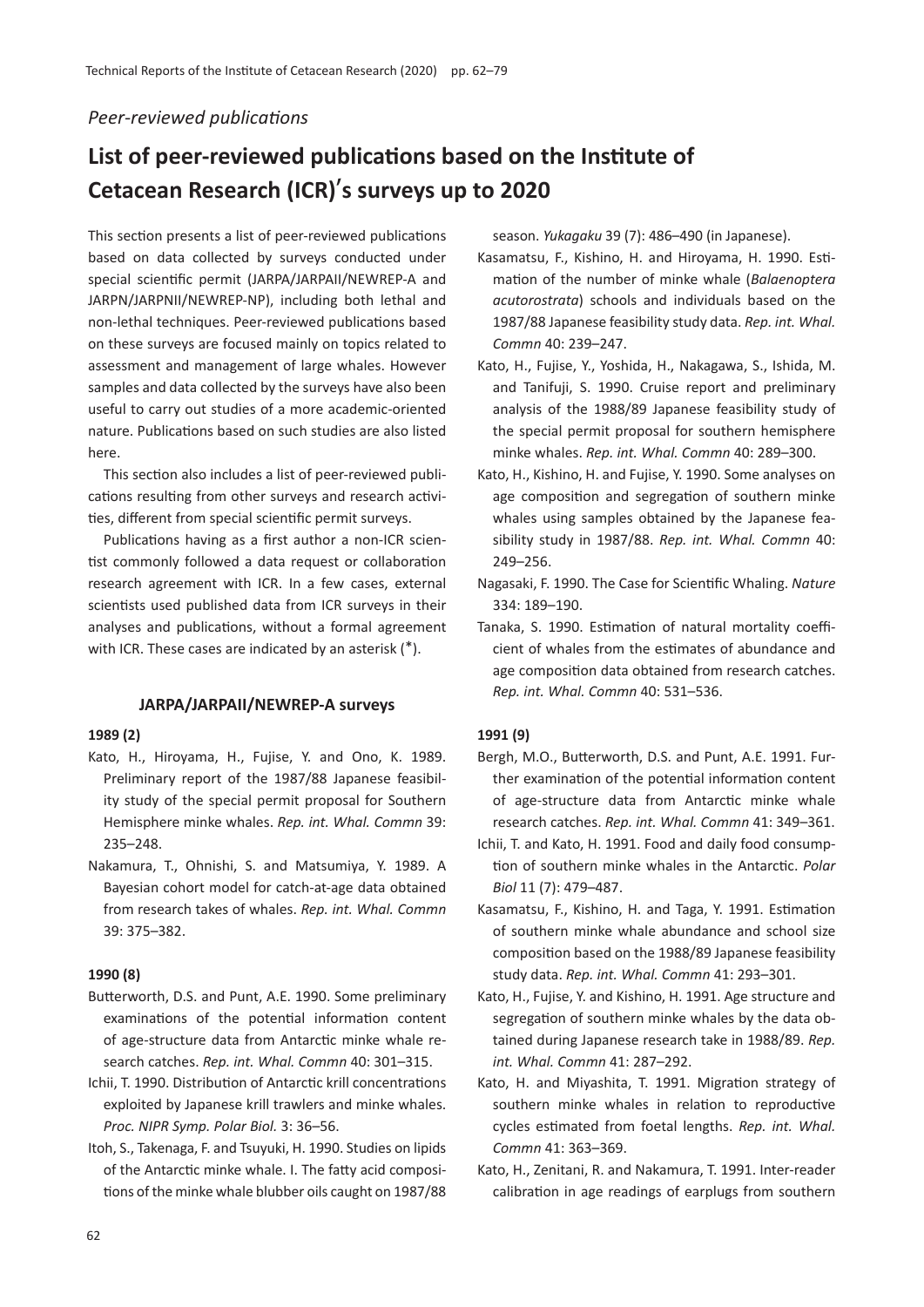minke whale, with some notes of age readability. *Rep. int. Whal. Commn* 41: 339–343.

- Kishino, H., Kato, H., Kasamatsu, F. and Fujise, Y. 1991. Detection of heterogeneity and estimation of population characteristics from the field survey data: 1987/88 Japanese feasibility study of the Southern Hemisphere minke whales. *Ann. Inst. Statist. Math.* 43 (3): 435–453.
- Nakamura, T. 1991. A new look at a Bayesian cohort model for time-series data obtained from research takes of whales. *Rep. int. Whal. Commn* 41: 345–348.
- Wada, S., Kobayashi, T. and Numachi, K. 1991. Genetic variability and differentiation of mitochondrial DNA in minke whales. *Rep. int. Whal. Commn* (special issue) 13: 203–215.

# **1992 (2)**

- Nakamura, T. 1992. Simulation trials of a Bayesian cohort model for time-series data obtained from research takes of whales. *Rep. int. Whal. Commn* 42: 421–427.
- Tanaka, S., Kasamatsu, F. and Fujise, Y. 1992. Likely precision of estimates of natural mortality rates from Japanese research data for Southern Hemisphere minke whales. *Rep. int. Whal. Commn* 42: 413–420.

### **1993 (7)**

- Fujise, Y., Ishikawa, H., Saino, S., Nagano, M., Ishii, K., Kawaguchi, S., Tanifuji, S., Kawashima, S. and Miyakoshi H. 1993. Cruise report of the 1991/92 Japanese research in Area IV under the special permit for Southern Hemisphere minke whales. *Rep. int. Whal. Commn* 43: 357–371.
- Hasunuma, R., Ogawa, T., Fujise, Y. and Kawanishi, Y. 1993. Analysis of selenium metabolites in urine samples of minke whale (*Balaenoptera acutorostrata*) using ion exchange chromatography. *Comp. Biochem. Physiol.* 104C (1): 87–89.
- Itoh, S., Takenaga, F. and Tsuyuki, H. 1993. Studies on lipids of the Antarctic minke whale. II. The fatty acid compositions of the blubber oils of minke whale and dwarf minke whale caught on 1988/89 and 1989/90 seasons. *Yukagaku* 42 (12): 1007–1011 (in Japanese).
- Iwata, H., Tanabe, S., Sakai, N. and Tatsukawa, R. 1993. Distribution of persistent organochlorines in the oceanic air and surface seawater and the role of ocean on their global transport and fate. *Environ. Sci. Technol.* 27: 1080–1098.
- Kasamatsu, F., Yamamoto, Y., Zenitani, R., Ishikawa, H., Ishibashi, T., Sato, H., Takashima, K. and Tanifuji, S. 1993. Report of the 1990/91 southern minke whale research cruise under scien�fic permit in Area V. *Rep.*

*int. Whal. Commn* 43: 505–522.

- Nakamura, T. 1993. Two-stage Bayesian cohort model for time-series data to reduce bias in the estimate of mean natural mortality rate. *Rep. int. Whal. Commn* 43: 343–348.
- Pastene, L.A., Kobayashi, T., Fujise, Y. and Numachi, K. 1993. Mitochondrial DNA differentiation in Antarctic minke whales. *Rep. int. Whal. Commn* 43: 349–355.

### **1994 (3)**

- Kimoto, H., Endo, Y. and Fujimoto, K. 1994. Influence of interesterification on the oxidative stability of marine oil triacylglycerols. *JAOCS* 71 (5): 469–473.
- Pastene, L.A., Fujise, Y. and Numachi, K. 1994. Differen tiation of mitochondrial DNA between ordinary and dwarf forms of southern minke whale. *Rep. int. Whal. Commn* 44: 277–281.
- Yoshioka, M., Okumura, T., Aida, K. and Fujise, Y. 1994. A proposed technique for quan�fying muscle progesterone content in the minke whales (*Balaenoptera acutorostrata*). *Can. J. Zool.* 72: 368–370.

### **1995 (3)**

- Fukui, Y., Mogoe, T., Terawaki, Y., Ishikawa, H., Fujise, Y. and Ohsumi, S. 1995. Relationship between physiological status and serum constituent values in minke whales (*Balaenoptera acutorostrata*). *Journal of Reproduction and Development* 41 (3): 203–208.
- Ishikawa, H. and Amasaki, H. 1995. Development and physiological degradation of tooth buds and development of rudiment of baleen plate in Southern minke whale, *Balaenoptera acutorostrata*. *J. Vet. Med. Sci.* 57 (4): 665–670.
- Kasamatsu, F., Nishiwaki, S. and Ishikawa, H. 1995. Breeding areas and southbound migrations of southern minke whales *Balaenoptera acutorostrata*. *Mar. Ecol. Prog. Ser.* 119: 1–10.

#### **1996 (7)**

- Bakke, I., Johansen, S., Bakke, O. and El-Gewely, M.R. 1996. Lack of population subdivision among the minke whales (*Balaenoptera acutorostrata*) from Icelandic and Norwegian waters based on mitochondrial DNA sequences. *Marine Biology* 125: 1–9.
- Butterworth, D.S. and Geromont, H.F. 1996. On the provision of advice on the effect on stock(s) of scientific permit catches, with particular reference to proposed research catches of minke whales from Antarctic Area IV. *Rep. int. Whal. Commn* 46: 653–655.

Butterworth, D.S., Punt, A.E., Geromont, H.F., Kato, H. and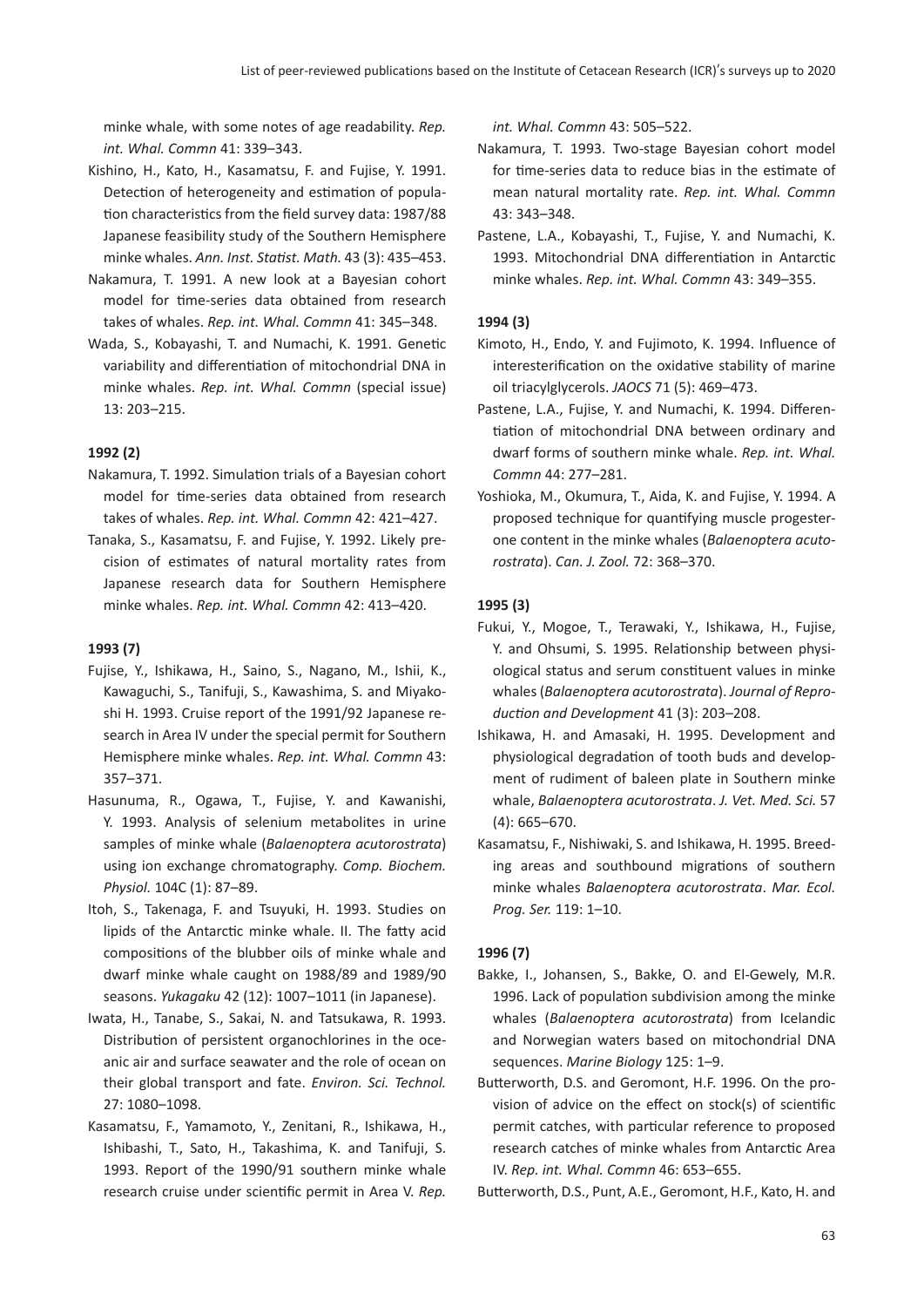Miyashita, T. 1996. An ADAPT approach to the analysis of catch-at-age information for Southern Hemisphere minke whales. *Rep. int. Whal. Commn* 46: 349–359.

- Fukui, Y., Mogoe, T., Jung, Y.G., Terawaki, Y., Miyamoto, A., Ishikawa, H., Fujise, Y. and Ohsumi, S. 1996. Relationships among morphological status, steroid hormones, and post-thawing viability of frozen spermatozoa of male minke whales (*Balaenoptera acutorostrata*). *Marine Mammal Science* 12 (1): 28–37.
- Iga, K., Fukui, Y., Miyamoto, A., Ishikawa, H. and Ohsumi, S. 1996. Endocrinological observations of female minke whales (*Balaenoptera acutorostrata*). *Marine Mammal Science* 12 (2): 296–301.
- Matsuoka, K., Fujise, Y. and Pastene, L.A. 1996. A sighting of a large school of the pygmy right whale, *Caperea marginata* in the southeast Indian Ocean. *Marine Mammal Science* 12 (4): 594–597.
- Pastene, L.A., Goto, M., Itoh, S. and Numachi, K. 1996. Spatial and temporal patterns of mitochondrial DNA variation in minke whale from Antarctic Areas IV and V. *Rep. int. Whal. Commn* 46: 305–314.

# **1997 (3)**

- Aono, S., Tanabe, S., Fujise, Y., Kato, H. and Tatsukawa, R. 1997. Persistent organochlorines in minke whale (*Balaenoptera acutorostrata*) and their prey species from the Antarc�c and the North Pacific. *Environmental Pollution* 98: 81–89.
- Fukui, Y., Mogoe, T., Ishikawa, H. and Ohsumi, S. 1997a. Factors affecting *in vitro* maturation of minke whale (*Balaenoptera acutorostrata*) follicular oocytes. *Biology of Reproduction* 56: 523–528.
- Fukui, Y., Mogoe, T., Ishikawa, H. and Ohsumi, S. 1997b. *In vitro* fertilization of *in vitro* matured minke whale (*Balaenoptera acutorostrata*) follicular oocytes. *Marine Mammal Science* 13 (3): 395–404.

# **1998 (7)**

- Ichii, T., Shinohara, N., Fujise, Y., Nishiwaki, S. and Matsuoka, K. 1998. Interannual changes in body fat condition index of minke whales in the Antarc�c. *Mar. Ecol. Prog. Ser.* 175: 1–12.
- Ito, S., Takenaga, F. and Tsuyuki, H. 1998. Lipids in Antarctic minke whales III. Site and sexual differences of muscle lipids. *J. Jpn. Oil Chem. Soc.* 47 (2): 191–194 (in Japanese).
- Kida, M.Y. 1998. Morphology of the tracheobronchial tree and the route of the pulmonary artery in the fetal minke whale (*Balaenoptera acutorostrata*). *Okajimas Folia Anat. Jpn.*75 (5): 251–258.
- Mogoe, T., Fukui, Y., Ishikawa, H. and Ohsumi, S. 1998a. Morphological observations of frozen-thawed spermatozoa of Southern minke whales (*Balaenoptera acutorostrata*). *Journal of Reproduction and Development* 44 (1): 95–100.
- Mogoe, T., Fukui, Y., Ishikawa, H. and Ohsumi, S. 1998b. Effects of diluent composition and temperature on motility and viability after liquid storage and cryopreservation of minke whale (*Balaenoptera acutorostrata*) spermatozoa. *Marine Mammal Science* 14 (4): 854–860.
- Nagasawa, K., Yamada, T.K. and Ishikawa, H. 1998. Measurements of the skeleton of a minke whale (*Balaenoptera acutorostrata*) from the Antarc�c Ocean. *Bulletin of the Yamagata Prefectural Museum* 20: 1–19.
- Terabayashi, T. and Kawanishi, Y. 1998. Naturally occurring ganglioside lactones in minke whale brain. *Carbohydrate Research* 307 (3): 281–290.

# **1999 (4)**

- Bannister, J.L., Pastene, L.A. and Burnell, S.R. 1999. First record of movement of a southern right whale (*Eubalaena australis*) between warm water breeding grounds and the Antarc�c Ocean, South of 60°S. *Marine Mammal Science* 15 (4): 1337–1342.
- Butterworth, D.S., Punt, A.E. Geromont, H.F., Kato, H. and Fujise, Y. 1999. Inferences on the dynamics of Southern Hemisphere minke whales from ADAPT analyses of catch-at-age information. *J. Cetacean Res. Manage.* 1 (1): 11–32.
- Ishikawa, H., Amasaki, H., Dohguchi, H., Furuya, A. and Suzuki, K. 1999. Immunohistological distributions of fibronectin, tenascin, type I, III and IV collagens, and laminin during tooth development and degeneration in fetuses of minke whale, *Balaenoptera acutorostrata*. *J. Vet. Med. Sci.* 61 (3): 227–232.
- Thomson, R.B., Butterworth, D.S. and Kato, H. 1999. Has the age at transition of southern hemisphere minke whales declined over recent decades? *Marine Mammal Science* 15 (3): 661–682.

# **2000 (5)**

- Asada, M., Horii, M., Mogoe, T., Fukui, Y., Ishikawa, H. and Ohsumi, S. 2000. *In vitro* maturation and ultrastructural observation of cryopreserved minke whale (*Balaenoptera acutorostrata*) follicular oocytes. *Biology of Reproduction* 62 (2): 253–259.
- Kasamatsu, F., Matsuoka, K. and Hakamada, T. 2000. Interspecific relationships in density among the whale community in the Antarc�c. *Polar Biol* 23 (7): 466–473.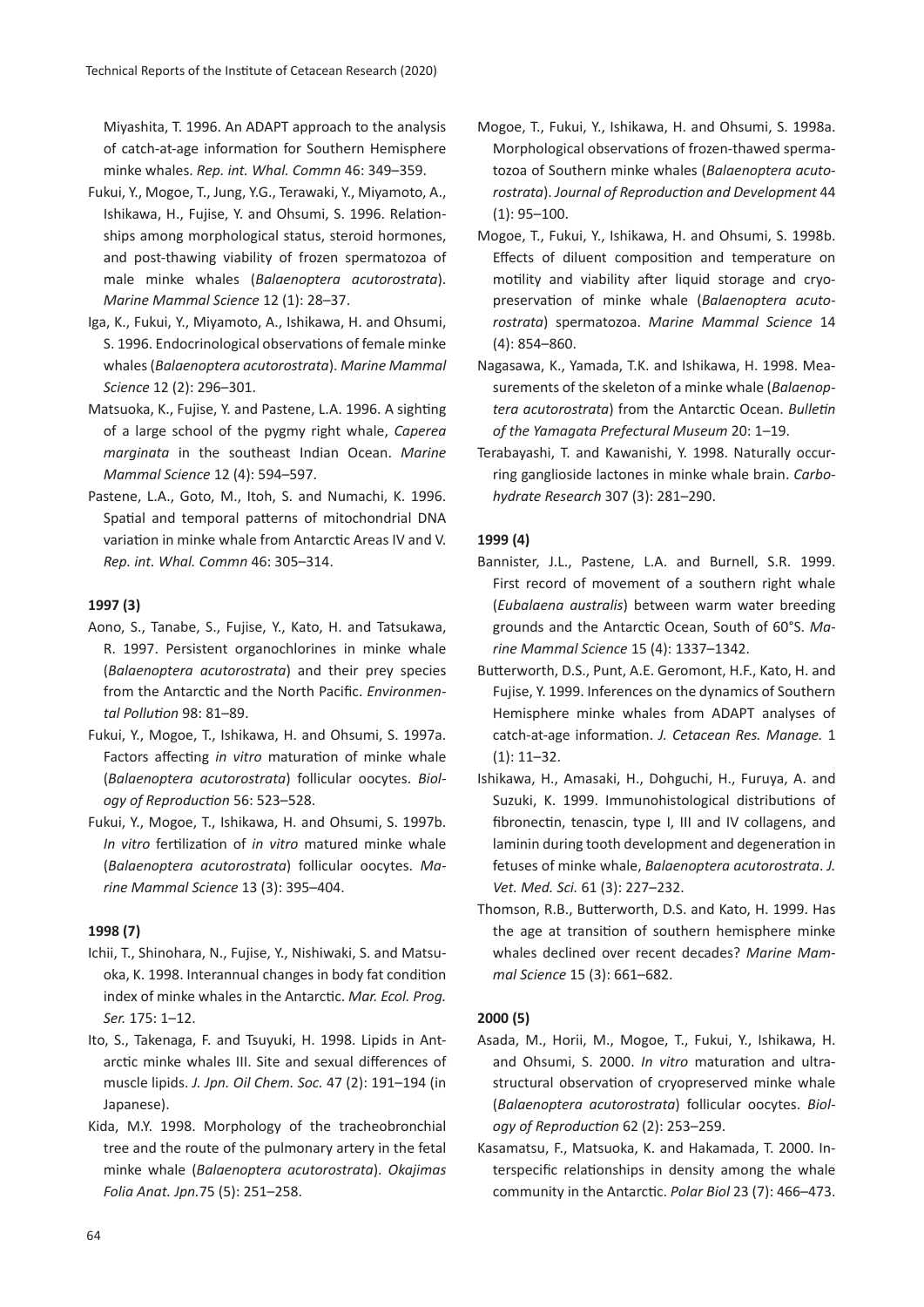- Mogoe, T., Suzuki, T., Asada, M., Fukui, Y., Ishikawa, H. and Ohsumi, S. 2000. Functional reduction of the Southern minke whale (*Balaenoptera acutorostrata*) testis during the feeding season. *Marine Mammal Science* 16 (3): 559–569.
- Rosenbaum, H.C., Brownell, R.L., Brown, M.W., Schaeff, C., Portway, V., White, B.N., Malik, S., Pastene, L.A., Pateneude, N.J., Baker, C.S., Goto, M., Best, P.B., Clapham, P.J., Hamilton, P., Moore, M., Payne, R., Rowntree, V., Tynan, C.T., Bannister, J.L. and DeSalle, R. 2000. Worldwide genetic differentiation of *Eubalaena*: questioning the number of right whale species. *Molecular Ecology* 9: 1793–1802.
- Wei, H. and Fukui, Y. 2000. Fertilizability of ovine, bovine or minke whale (*Balaenoptera acutorostrata*) spermatozoa intracytoplasmically injected into bovine oocytes. *Zygote* 8 (3): 267–274.

# **2001 (3)**

- Asada, M., Tetsuka, M., Ishikawa, H., Ohsumi, S. and Fukui, Y. 2001. Improvement on *in vitro* maturation, fertilization and development of minke whale (*Balaenoptera acutorostrata*) oocytes. *Theriogenology* 56 (4): 521–533.
- Asada, M., Wei, H., Nagayama, R., Tetsuka, M., Ishikawa, H., Ohsumi, S. and Fukui, Y. 2001. An attempt at intracytoplasmic sperm injection of frozen-thawed minke whale (*Balaenoptera bonaerensis*) oocytes. *Zygote* 9 (3): 299–307.
- Suzuki, T., Mogoe, T., Asada, M., Miyamoto, A., Tetsuka, M., Ishikawa, H., Ohsumi, S. and Fukui, Y. 2001. Plasma and pituitary concentrations of gonadotropins (FSH and LH) in minke whales (*Balaenoptera acutorostrata*) during the feeding season. *Theriogenology* 55 (5): 1127–1141.

# **2002 (6)**

- Abe, H. and Goto, M. 2002. The application of microsatellite DNA for determining population structure of minke whale. pp. 109–113. *In*: Nishimura, A. (Ed). *Technical Reports of the Hokkaido National Fisheries Research Institute No.5.* Hokkaido National Fisheries Research Institute, Hokkaido.
- Kunito, T., Watanabe, I., Yasunaga, G., Fujise, Y. and Tanabe, S. 2002. Using trace elements in skin to discriminate the populations of minke whale in southern hemisphere. *Marine Environmental Research* 53: 175–197.
- Murase, H., Matsuoka, K., Ichii, T. and Nishiwaki, S. 2002. Relationship between the distribution of euphausiids and baleen whales in the Antarctic (35°E–145°W).

*Polar Biol* 25 (2): 135–145.

- Pastene, L.A., Goto, M. and Kanda, N. 2002. The utility of DNA analysis for the management and conservation of large whales. *Fish Sci* 68 (Suppl. I): 286–289.
- Suzuki, M., Ishikawa, H., Otani, S., Tobayama, T., Katsumata, E., Ueda, K., Uchida, S., Yoshioka, M. and Aida, K. 2002. The characteristics of adrenal glands and its hormones in cetacean. *Fish Sci* 68 (Suppl. I): 272–275.
- Urashima, T., Sato, H., Munakata, J., Nakamura, T., Arai, I., Saito, T., Tetsuka, M., Fukui, Y., Ishikawa, H., Lyndersen, C. and Kovacs, K.M. 2002. Chemical characterization of the oligosaccharides in beluga (*Delphinapterus leucas*) and minke whale (*Balaenoptera acutorostrata*) milk. *Comparative Biochemistry and Physiology Part B* 132: 611–624.

# **2003 (5)**

- Hayashi, K., Nishida, S., Yoshida, H., Goto, M., Pastene, L.A. and Koike, H. 2003. Sequence variation of the *DQB* allele in the cetacean MHC. *Mammal Study* 28 (2): 89–96.
- Matsuoka, K., Watanabe, T., Ichii, T., Shimada, H. and Nishiwaki, S. 2003. Large whale distributions (south of 60°S, 35°E-130°E) in relation to the Southern Boundary of the Antarctic Circumpolar Current. pp. 26-30. *In*: *Antarctic Biology in a Global Context.* Proceedings of the VIIIth SCAR International Biology Symposium, 27 August-1 September 2001. Vriji Universiteit, Amsterdam, The Netherlands, Backhuys Publisheres, Leiden.
- Nishida, S., Hayashi, K., Pastene, L.A., Goto, M., Kanda, N. and Koike, H. 2003. Polymorphic analysis of cetacean MHC - A case study on the minke whales -. *Mammalian Science* (Suppl.) 3: 75–78 (in Japanese).
- Nishida, S., Pastene, L.A., Goto, M. and Kanda, N. 2003. SRY gene structure and phylogeny in the cetacean species. *Mammal Study* 28 (1): 57–66.
- Ohishi, K., Zenitani, R., Bando, T., Goto, Y., Uchida, K., Maruyama, T., Yamamoto, S., Miyazaki, N. and Fujise, Y. 2003. Pathological and serological evidence of *Brucella*-infection in baleen whales (Mysticeti) in the western North Pacific. *Comp. Immun. Microbiol. Infect. Dis.* 26 (2): 125–136.

# **2004 (8)**

Amemiya, K., Iwanami, Y., Kobayashi, T., Terao, T., Fukui, Y., Ishikawa, H., Ohsumi, S., Hirabayashi, M. and Hochi, S. 2004. Acquirement of oocyte-activating factor in Antarc�c minke whale (*Balaenoptera bonaerensis*) spermatogenic cells, assessed by meiosis resumption of microinseminated mouse oocytes. *J. Mamm. Ova*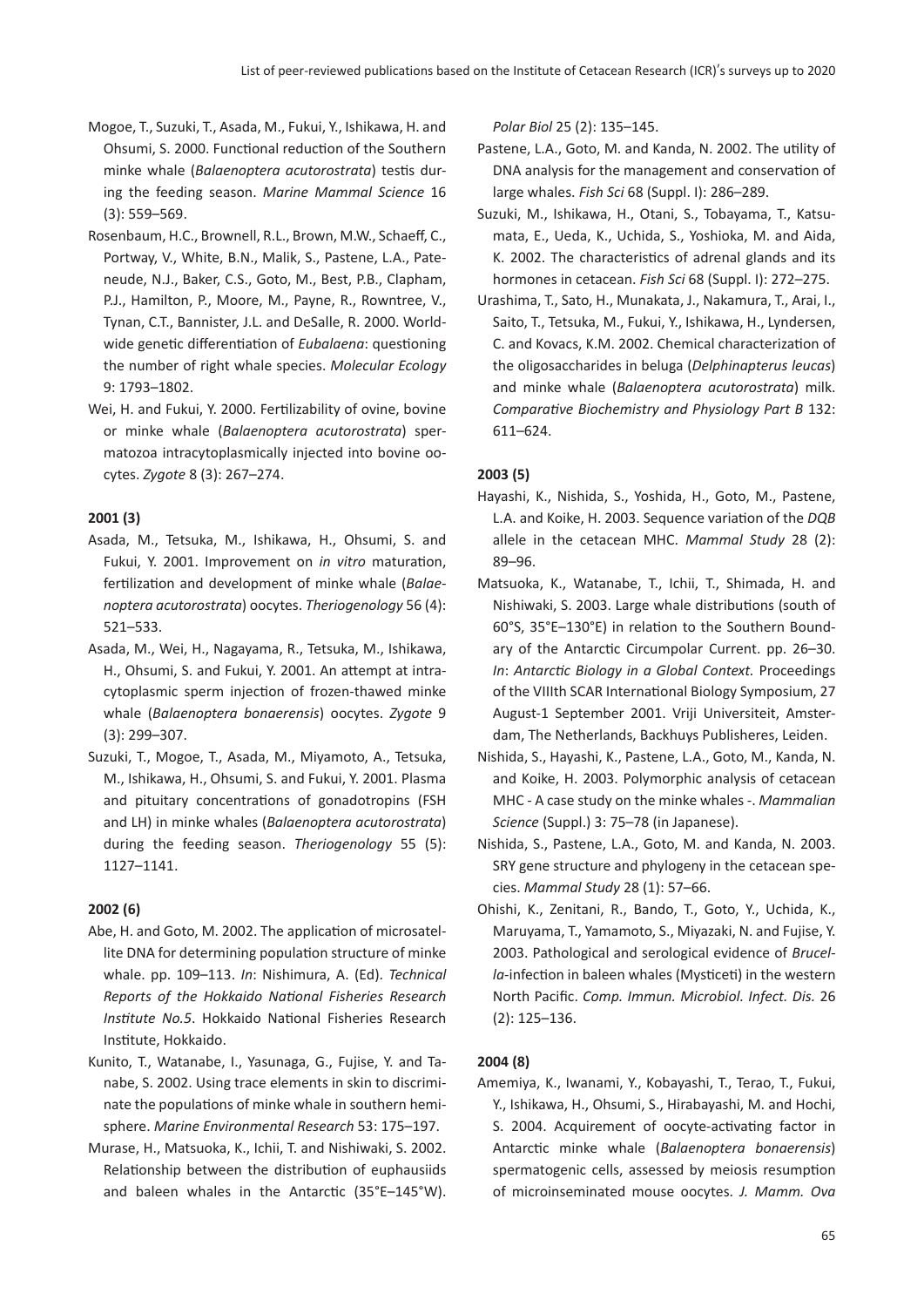*Res.* 21: 149–156.

- Branch, T.A., Matsuoka, K. and Miyashita, T. 2004. Evidence for increase in Antarc�c blue whales based on Bayesian modeling. *Marine Mammal Science* 20 (4): 726–754.
- Fujihira, T., Kinoshita, M., Sasaki, M., Ohnishi, M., Ishikawa, H., Ohsumi, S. and Fukui, Y. 2004. Comparative studies on lipid analysis and ultrastructure in porcine and southern minke whale (*Balaenoptera bonaerensis*) oocytes. *Journal of Reproduction and Development* 50 (5): 525–532.
- Fukui, Y., Togawa, M., Abe, N., Takano, Y., Asada, M., Okada, A., Iida, K., Ishikawa, H. and Ohsumi, S. 2004. Validation of the sperm quality analyzer and the hypoosmotic swelling test for frozen-thawed ram and minke whale (*Balaenoptera bonarensis*) spermatozoa. *Journal of Reproduction and Development* 50 (1): 147–154.
- Ikumi, S., Sawai, K., Takeuchi, Y., Iwayama, H., Ishikawa, H., Ohsumi, S. and Fukui, Y. 2004. Interspecies somatic cell nuclear transfer for *in vitro* production of Antarctic minke Whale (*Balaenoptera bonaerensis*) Embryos. *Cloning and Stem Cells* 6 (3): 284–293.
- Iwayama, H., Hochi, S., Kato, M., Hirabayashi, M., Kuwayama, M., Ishikawa, H., Ohsumi, S. and Fukui, Y. 2004. Effects of cryodevice type and donor's sexual maturity on vitrification of minke whale (*Balaenoptera bonaerensis*) oocytes at germinal vesicle-stage. *Zygote* 12 (4): 333–338.
- Muranishi, Y., Sasaki, M., Hayashi, K., Abe, N., Fujihira, T., Ishikawa, H., Ohsumi, S., Miyamoto, A. and Fukui, Y. 2004. Relationship between the appearance of preantral follicles in the fetal ovary of Antarctic minke whales (*Balaenoptera bonaerensis*) and hormone concentra tions in the fetal heart, umbilical cord and maternal blood. *Zygote* 12 (2): 125–132.
- Tetsuka, M., Asada, M., Mogoe, T., Fukui, Y., Ishikawa, H. and Ohsumi, S. 2004. The pattern of ovarian development in the prepubertal Antarc�c minke whale (*Balaenoptera bonaerensis*). *Journal of Reproduction and Development* 50 (4): 381–389.

#### **2005 (6)**

- Ishikawa, H. and Shigemune, H. 2005. Improvements in more humane killing methods of Antarctic minke whales, *Balaenoptera bonaerensis*, in the Japanese Whale Research Program under Special Permit in the Antarc�c Sea (JARPA). *Jpn. J. Zoo Wildl. Med.* 10 (1): 27–34.
- Iwayama, H., Ishikawa, H., Ohsumi, S. and Fukui, Y. 2005. Attempt at *in vitro* maturation of minke whale (*Balae*-

*noptera bonaerensis*) oocytes using a portable CO<sub>2</sub> incubator. *Journal of Reproduction and Development* 51 (1): 69–75.

- Matsuoka, K., Pitman, R. and Marques, F. 2005. A note on a pigmy right whale (*Caperea marginata*) sighting in the southwestern Pacific Ocean. *J. Cetacean Res. Manage.* 7(1): 71–73.
- Matsuoka, K., Hakamada, T., Kiwada, H., Murase, H. and Nishiwaki, S. 2005. Abundance increases of large baleen whales in the Antarctic based on the sighting survey during Japanese Whale Research Program (JARPA). *Global Environmental Research* 9 (2): 105–115.
- Nikaido, M., Sasaki, T., Makino, H., Goto, M., Kanda, N., Pastene, L.A. and Okada, N. 2005. Phylogenetic reconstruction of baleen whales and detection of their past extensive radiation event by the SINE insertion analysis. *Fossils* 77: 22–28 (in Japanese).
- Sasaki, T., Nikaido, M., Hamilton, H., Goto, M., Kato, H., Kanda, N., Pastene, L.A., Cao, Y., Fordyce, R.E., Hasegawa, M. and Okada, N. 2005. Mitochondrial phylogenetics and evolution of mysticete whales. Systematic *Biology* 54 (1): 77–90.

### **2006 (9)**

- Fujihira, T., Kobayashi, M., Hochi, S., Hirabayashi, M., Ishikawa, H., Ohsumi, S. and Fukui, Y. 2006. Developmental capacity of Antarc�c minke whale (*Balaenoptera bonaerensis*) vitrified oocytes following *in vitro* maturation, and parthenogenetic activation or intracytoplasmic sperm injection. Zygote 14 (2): 89-95.
- Honda, K., Aoki, M. and Fujise, Y. 2006. Echochemical approach using mercury accumulation of Antarctic minke whale, *Balaenoptera bonaerensis*, as tracer of historical change of Antarctic marine ecosystem during 1980-1999. *Bull. Environ. Contam. Toxicol.* 76: 140–147.
- Iwanami, K., Mita, H., Yamamoto, Y., Fujise, Y., Yamada, T. and Suzuki, T. 2006. cDNA-derived amino acid sequences of myoglobins from nine species of whales and dolphins. *Comparative Biochemistry and Physiology, Part B* 145: 249–256.
- Kobayashi, T., Amemiya, K., Takeuchi, K., Tsujioka, T., Tominaga, K., Hirabayashi, M., Ishikawa, H., Fukui, Y. and Hochi, S. 2006. Contribution of spermatozoal centrosomes to the microtubule-organizing centre in Antarc�c minke whale (*Balaenoptera bonaerensis*). *Zygote* 14 (1): 45–51.
- Konishi, K. 2006. Characteristics of blubber distribution and body condition indicators for Antarctic minke whale (*Balaenoptera bonaerensis*). *Mammal Study* 31 (1): 15–22.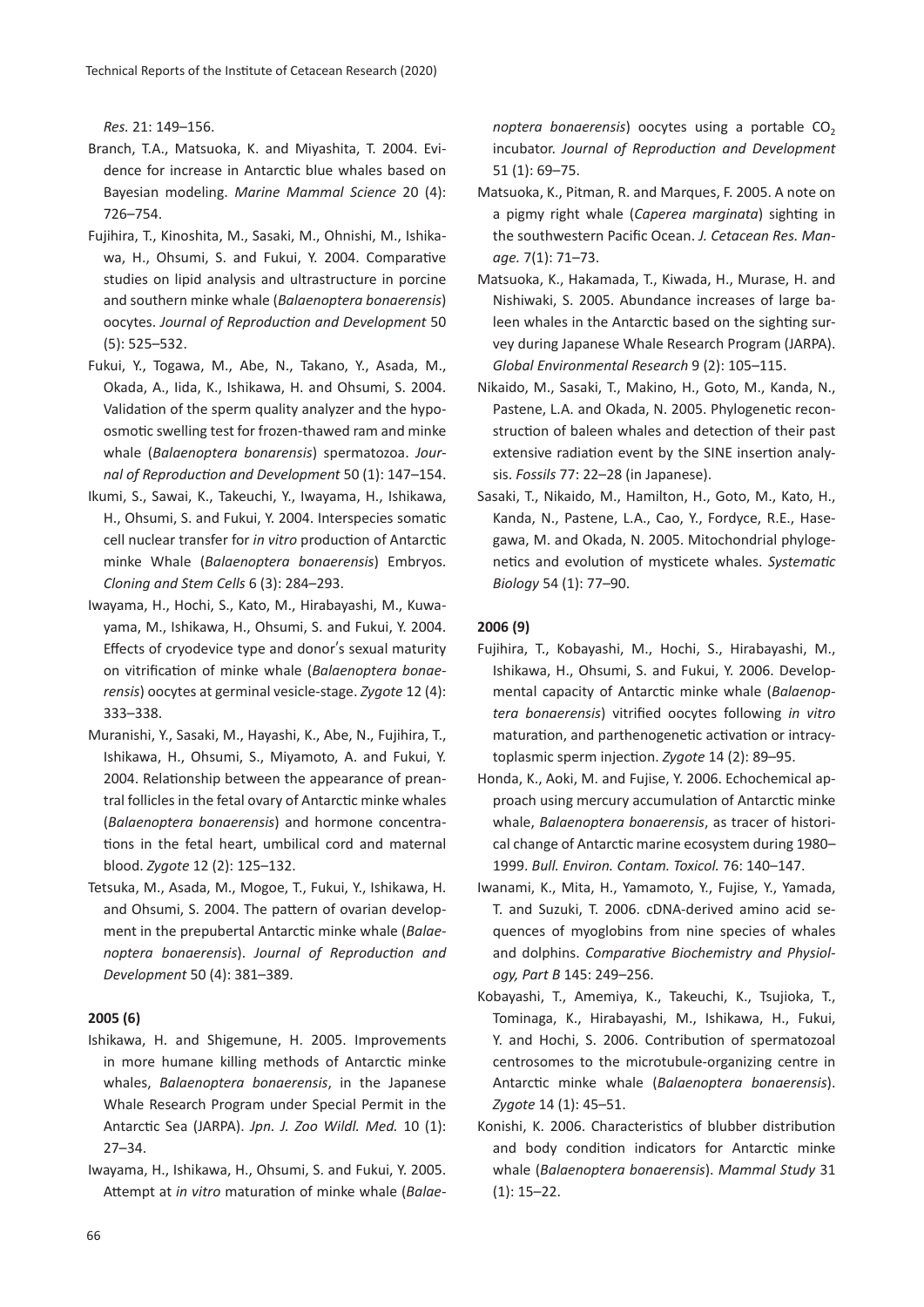- Mori, M. and Bu�erworth, D.S. 2006. A first step towards modelling the krill–predator dynamics of the Antarctic ecosystem. *CCAMLR Science* 13: 217–277.
- Nikaido, M., Hamilton, H., Makino, H., Sasaki, T., Takahashi, K., Goto, M., Kanda, N., Pastene, L.A. and Okada, N. 2006. Baleen whale phylogeny and a past extensive radiation event revealed by SINE insertion analysis. *Mol. Biol. Evol.* 23 (5): 866–873.
- Rock, J., Pastene, L.A., Kaufman, G., Forestell, P., Matsuoka, K. and Allen, J. 2006. A note on East Australia Group V Stock humpback whale movement between feeding and breeding areas based on photo-identifica-�on. *J. Cetacean Res. Manage.* 8 (3): 301–305.
- Yabuki, T., Suga, T., Hanawa, K., Matsuoka, K., Kiwada, H. and Watanabe, T. 2006. Possible source of the Antarc tic bottom water in the Prydz Bay Region. *Journal of Oceanography* 62 (5): 649–655.

# **2007 (7)**

- Asada, M., Tetsuka, M., Ishikawa, H., Ohsumi, S. and Fukui, Y. 2007. Ultrastructural changes during matura tion and cryopreservation of follicular oocytes of Antarc�c minke whales (*Balaenoptera bonaerensis*). *Jpn. J. Zoo. Wildl. Med.* 12 (1): 51–66.
- Branch, T.A., Stafford, K.M., Palacios, D.M., Allison, C., Bannister, J.L., Burton, C.L.K., Cabrera, E., Carlson, C.A., Galletti Vernazzani, B., Gill, P.C., Hucke-Gaete, R., Jenner, K.C.S., Jenner, Mn. M., Matsuoka, K., Mikhalev, Y.A., Miyashita, T., Morrice, M.G., Nishiwaki, S., Sturrock, V.J., Tormosov, D., Anderson, R.C., Baker, A.N., Best, P.B., Borsa, P., Brownell Jr, R.L., Childerhouse, S., Findlay, K.P., Gerrodette, T., Ilangakoon, A.D., Joergensen, M., Kahn, B., Ljungblad, D.K., Maughan, B., Mccauley, R.D., Mckay, S., Norris, T.F., Oman Whale and Dolphin Research Group, Rankin, S., Samaran, F., Thiele, D., Van Waerebeek, K. and Warneke, R.M. 2007. Past and present distribution, densities and movements of blue whales in the Southern Hemisphere and adjacent waters. *Mammal Rev.* 37 (2): 116–175.
- LeDuc, R.G., Dizon, A.E., Goto, M., Pastene, L.A., Kato, H., Nishiwaki, S. and Brownell, R.L. 2007. Patterns of genetic variation in southern hemisphere blue whales, and the use of assignment test to detect mixing on the feeding grounds. *J. Cetacean Res. Manage.* 9 (1): 73–80.
- Nagai, H., Mogoe, T., Ishikawa, H., Hochi, S., Ohsumi, S. and Fukui, Y. 2007. Follicle size-dependent changes in follicular fluid components and oocyte diameter in Antarc�c minke whales (*Balaenoptera bonaerensis*). *Journal of Reproduction and Development* 53 (6):

1265–1272.

- Nishida, S., Goto, M., Pastene, L.A., Kanda, N. and Koike, H. 2007. Phylogenetic relationships among cetaceans revealed by Y-chromosome sequences.*Zoological Science* 24 (7): 723–732.
- Onbe, K. Nishida, S., Sone, E., Kanda, N., Goto, M., Pastene, L.A., Tanabe, S. and Koike, H. 2007. Sequence varia�on in the *Tbx4* gene in marine mammals.*Zoological Science* 24 (5): 449–464.
- Pastene, L.A., Goto, M., Kanda, N., Zerbini, A.N., Kerem, D., Watanabe, K., Bessho, Y., Hasegawa, M., Nielsen, R., Larsen, F. and Palsbøll, P.J. 2007. Radiation and speciation of pelagic organisms during periods of global warming: the case of the common minke whale, *Balaenoptera acutorostrata. Molecular Ecology* 16: 1481–1495.

# **2008 (4)**

- Ishikawa, H. and Shigemune, H. 2008. Comparative experiment of whaling grenades in the Japanese Whale Research Program under Special Permit (JARPA and JARPN). *Jpn. J. Zoo Wildl. Med.* 13 (1): 21–28.
- Konishi, K., Tamura, T., Zenitani, R., Bando, T., Kato, H. and Walløe, L. 2008. Decline in energy storage in the Antarc�c minke whale (*Balaenoptera bonaerensis*) in the Southern Ocean. *Polar Biol* 31 (2): 1509–1520.
- Ohishi, K., Fujise, Y. and Maruyama, T. 2008. *Brucella* spp. in the western North Pacific and Antarctic cetaceans: a review. *J. Cetacean Res. Manage.* 10 (1):67–72.
- Yunoki, K., Ishikawa, H., Fukui, Y. and Ohnishi, M. 2008. Chemical properties of epidermal lipids, especially sphingolipids, of the Antarc�c minke whale. *Lipids* 43 (2): 151–159.

# **2009 (2)**

- Ono, N., Yamaguchi, T., Ishikawa, H., Arakawa, M., Takahashi, N. Saikawa, T. and Shimada, T. 2009. Morphological varie�es of the Purkinje fiber network in mammalian hearts, as revealed by light and electron microscopy. *Arch Histol Cytol* 72 (3): 139–149.
- Tamura, T. and Konishi, K. 2009. Feeding habits and prey consumption of Antarctic minke whale (*Balaenoptera bonaerensis*) in the Southern Ocean. *J. Northw. Atl. Fish. Sci.* 42: 13–25.

# **2010 (15)**

Fujise, Y., Nishiwaki, S. and Ishikawa, S. 2010. Overview of the Japanese Whale Research Program under Special Permit in the Antarc�c (JARPA). *Bull. Jpn. Soc. Fish. Oceanogr.* 74: 43–44 (in Japanese).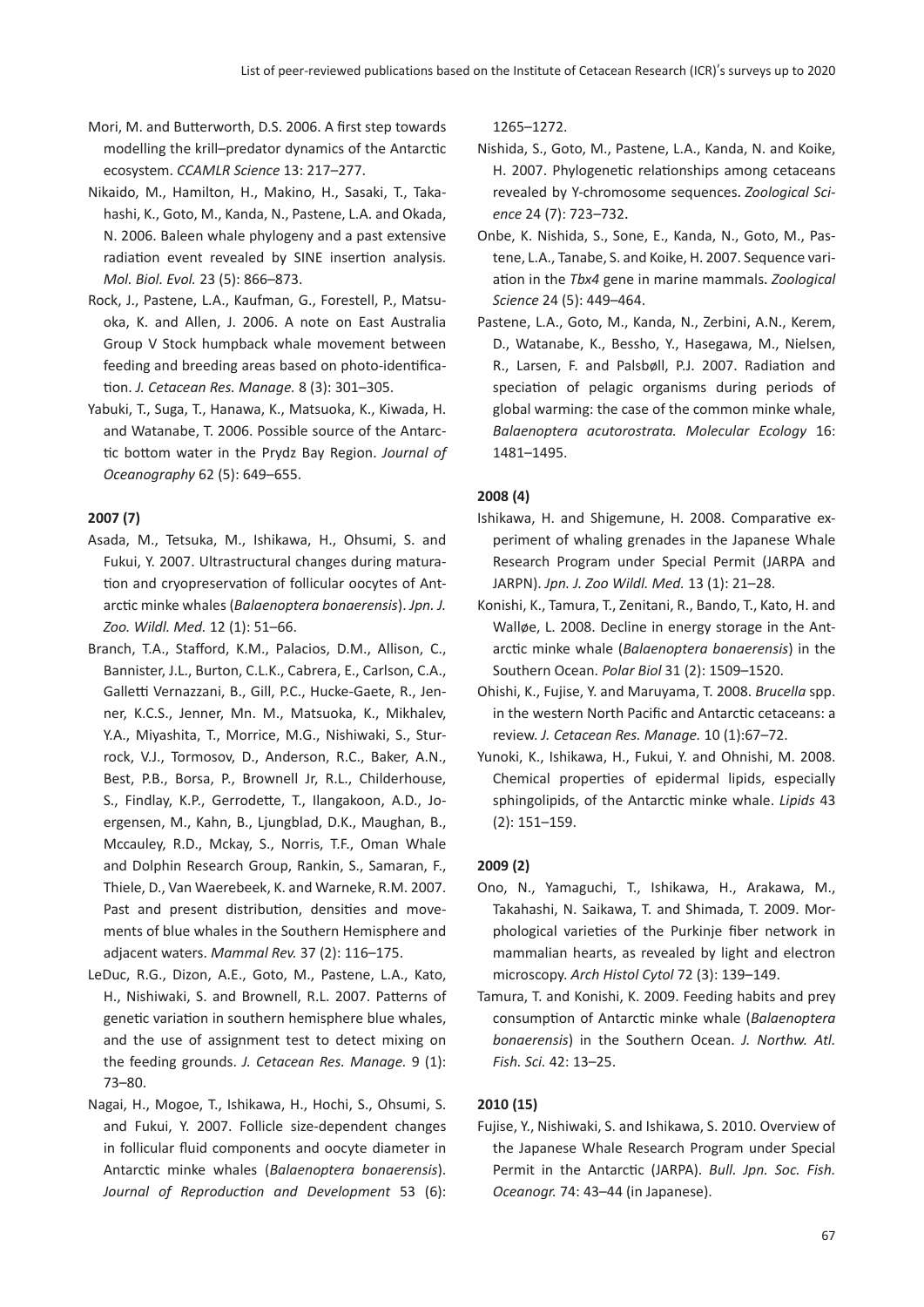- Fujise, Y., Hatanaka, H. and Ohsumi, S. 2010. Changes in the Antarctic marine ecosystem as revealed by the JARPA research: What has happened to the Antarctic minke whale stocks? *Ottar* (Tromsø Museum) 280: 29–34 (in Norwegian).
- Glover, K.A., Kanda, N., Haug, T., Pastene, L.A., Øien, N., Goto, M., Seliussen, B.B. and Skaug, H.J. Migration of Antarc�c minke whales to the Arc�c. *PLoS ONE* 5 (12): e15197.
- Ishikawa, H. 2010. Animal Welfare Introduction -. *Jpn. J. Zoo. Wildl. Med.* 15 (1): 1–3 (in Japanese).
- Ishikawa, H. 2010. Lethal Research for Wildlife. *Jpn. J. Zoo. Wildl. Med.* 15 (1): 9–14 (in Japanese).
- Kokubun, N., Yasuma, H., Murase, H. and Naganobu, M. 2010. Distribution of seabirds in the Ross Sea, Antarc�ca. *Bull. Jpn. Soc. Fish. Oceanogr.* 74: 42–43 (in Japanese).
- Matsuoka, K., Kiwada, K., Murase, H. and Nishiwaki, S. 2010. Whale species composition and their distribu-�on pa�erns in the Ross Sea, Antarc�ca. *Bull. Jpn. Soc. Fish. Oceanogr.* 74: 44–45 (in Japanese).
- Murase, H., Matsuoka, K., Hakamada, T., Nishiwaki, S., Naganobu, M. and Kitakado, T. 2010. Estimation of spatial distribution pattern of cetacean using environmental covariates in the Ross Sea, Antarctica. *Bull. Jpn. Soc. Fish. Oceanogr.* 74: 47–48 (in Japanese).
- Naganobu, M. and Murase, H. 2010. Ecological linkage between oceanographic environment and distribution of top predators and their preys in the Ross Sea region. *Bull. Jpn. Soc. Fish. Oceanogr.* 74: 48–49 (in Japanese).
- Naganobu, M., Murase, H., Nishiwaki, S., Yasuma, H., Matsukura, R., Takao, Y., Taki, K., Hayashi, T., Watanabe, Y., Yabuki, T., Yoda, Y., Noiri, Y., Kuga, M., Yoshikawa, K., Kokubun, N., Iwami, T., K., Itoh, K., Goto, M., Isoda, T., Matsuoka, K., Tamura, T. and Fujise, Y. 2010. Structure of marine ecosystem of the Ross Sea, Antarctica-overview and synthesis of the results of the Japanese mul- �disciplinary study by *Kaiyo-Maru* and JARPA—. *Bull. Jpn. Soc. Fish. Oceanogr.* 74: 1–12.
- Naganobu, M., Nishiwaki, S., Nagai, N. and Tohyama, D. 2010. Multidisciplinary ecological survey by the R/V *Kaiyo Maru* and JARPA in the Ross Sea, Antarctica. *Bull. Jpn. Soc. Fish. Oceanogr.* 74: 34–35 (in Japanese).
- Pastene, L. A., Acevedo, J., Goto, M., Zerbini, A.N., Acuna, P. and Aguayo-Lobo, A. 2010. Population structure and possible migratory links of common minke whales, *Balaenoptera acutorostrata*, in the Southern Hemisphere. *Conserv Genet* 11 (4): 1553–1558.
- Tamura, T., Konishi, K., Nishiwaki, S., Taki, K., Hayashi, T. and Naganobu, M. 2010. Feeding ecology of the Ant-

arctic minke whales in the Ross Sea. Antarctica. *Bull. Jpn. Soc. Fish. Oceanogr.* 74: 46–47 (in Japanese).

- Yabuki, T., Noiri,Y., Murase, H., Kiwada, H., Matsuoka, K. and Naganobu, M. 2010. Physical and chemical study of hydrographic feature based on the R/V *Kaiyo Maru* cruise and JARPA in the Ross Sea, Antarctica. *Bull. Jpn. Soc. Fish. Oceanogr.* 74: 35–36 (in Japanese).
- Zenitani, R. and Kato, H. 2010. The growth of baleen plates in Antarc�c minke whales, with special reference to the V-shape notch appearing at the outer edge of the plates. *Nippon Suisan Gakkaishi* 76 (5): 870–876 (in Japanese with English abstract).

# **2011 (1)**

Matsuoka, K., Hakamada, T., Kiwada, H., Murase, H. and Nishiwaki, S. 2011. Abundance estimates and trends for humpback whales (*Megaptera novaeangliae*) in Antarctic Areas IV and V based on JARPA sighting data. *J. Cetacean Res. Manage.* (special issue) 3: 75–94.

# **2012 (1)**

\*Sremba, A.L., Hancock-Hanser, B., Branch, T.A., LeDuc, R.L. and Baker, C.S. 2012. Circumpolar diversity and geographic differentiation of mtDNA in the critically endangered Antarc�c blue whale (*Balaenoptera musculus intermedia*). *PLoS ONE* 7 (3): e32579.

# **2013 (6)**

- Glover, K.A., Kanda, N., Haug, T., Pastene, L.A., Øien, N., Seliussen, B.B., Sørvik, A.G.E. and Skaug, H.J. 2013. Hybrids between common and Antarctic minke whales are fer�le and can back-cross. *BMC Genetics* 14: 25.
- Hakamada, T., Matsuoka, K., Nishiwaki, S. and Kitakado, T. 2013. Abundance estimates and trends for Antarctic minke whales (*Balaenoptera bonaerensis*) in Antarc�c Areas IV and V for the period 1989/90–2004/05. *J. Cetacean Res. Manage.* 13 (2): 123–151.
- Kitakado, T., Lockyer, C. and Punt, A.E. 2013. A statistical model for quan�fying age-reading errors and its application to the Antarctic minke whales. *J. Cetacean Res. Manage.* 13 (3): 181–190.
- Murase, H., Kitakado, T., Hakamada, T., Matsuoka, K., Nishiwaki, S. and Naganobu, M. 2013. Spatial distribu-�on of Antarc�c minke whales (*Balaenoptera bonaerensis*) in relation to spatial distributions of krill in the Ross Sea, Antarc�ca. *Fish. Oceanogr.* 22 (3): 154–173.
- Sasaki, M., Amano, Y., Hayakawa, D., Tsubota, T., Ishikawa, H., Mogoe, T., Ohsumi, S., Tetsuka, M., Miyamoto, A., Fukui, Y., Budipitojo, T. and Kitamura, N. 2013. Structure and steroidogenesis of the placenta in the Antarc-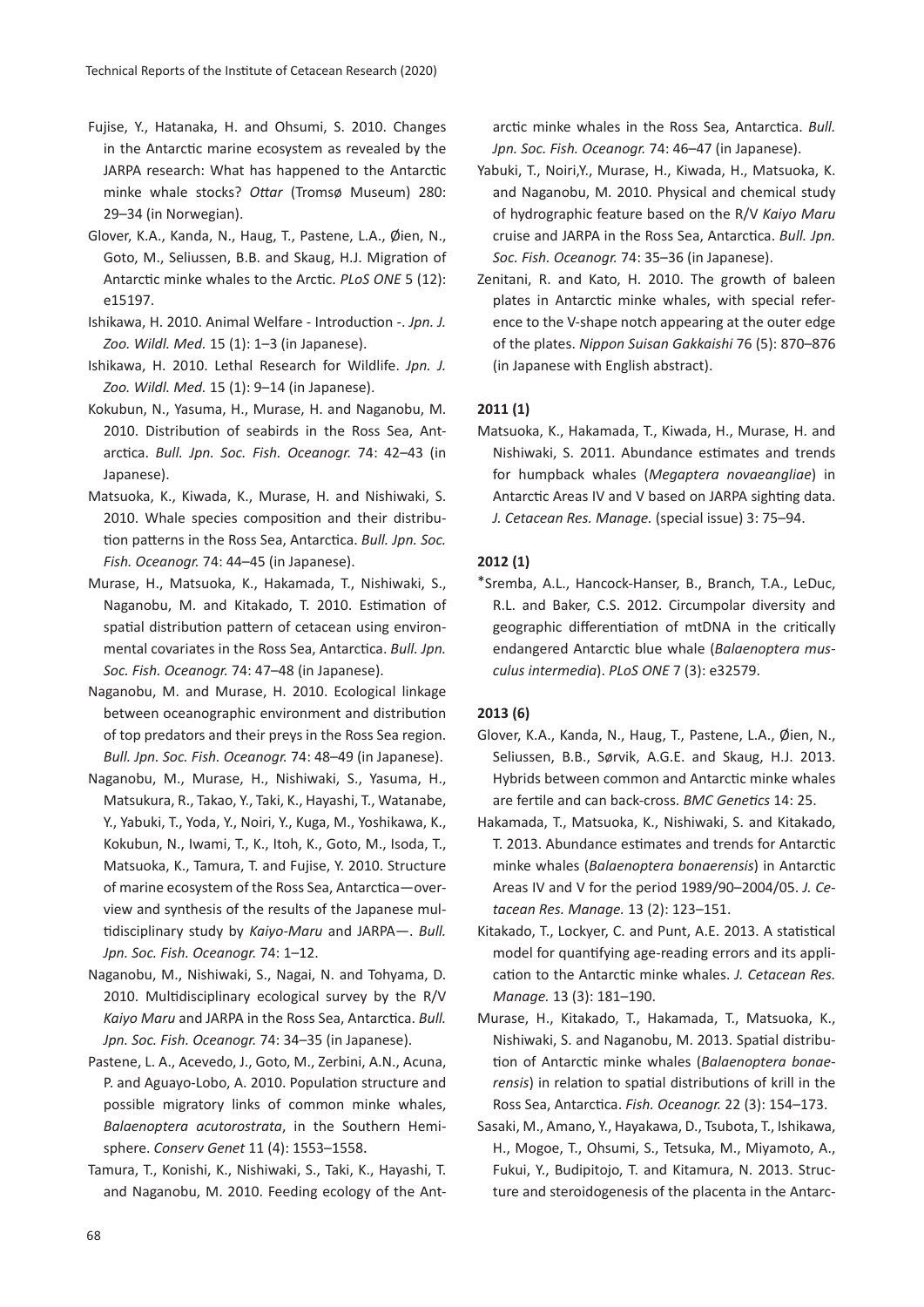�c minke whale (*Balaenoptera bonaerensis*). *Journal of Reproduction and Development* 59 (2): 159–167.

Shibata, Y., Matsuishi, T., Murase, H., Matsuoka, K., Hakamada, T., Kitakado, T. and Matsuda, H. 2013. Effects of stratification and misspecification of covariates on species distribution models for abundance estima-�on from virtual line transect survey data. *Fish Sci* 79 (4): 559–568.

# **2014 (3)**

- Konishi, K., Hakamada, T., Kiwada, H., Kitakado, T. and Walløe, L. 2014. Decrease in stomach contents in the Antarc�c minke whale (*Balaenoptera bonaerensis*) in the Southern Ocean. *Polar Biol* 37 (2): 205–215.
- Punt, A.E. 2014. A summary history of the application of statistical catch-at-age analysis (SCAA) to Antarctic minke whales. *J. Cetacean Res. Manage.* 14: 81–92.
- Punt, A.E., Hakamada, T., Bando, T. and Kitakado, T. 2014. Assessment of Antarctic minke whales using statistical catch-at-age analysis (SCAA). *J. Cetacean Res. Manage.* 14: 93–116.

# **2015 (2)**

- Konishi, K. and Walløe, L. 2015. Substantial decline in energy storage and stomach fullness in Antarctic minke whales (*Balaenoptera bonaerensis*) during the 1990's. *J. Cetacean Res. Manage.* 15: 77–92.
- Yasunaga, G., Fujise, Y., Zenitani, R., Tanabe, S. and Kato, H. 2015. Spatial and temporal variation of PCBs and organochlorine pesticides in the Antarctic minke whales, *Balaenoptera bonaerensis*, in the period 1987–2005. *Chemosphere* 126: 11–17.

# **2016 (2)**

- Pastene, L.A. and Goto, M. 2016. Genetic characterization and population genetic structure of the Antarctic minke whale *Balaenoptera bonaerensis* in the Indo-Pacific region of the Southern Ocean. *Fish Sci* 82 (6): 873–886.
- Wada, N., Yamanaka, S., Shibato, J., Rakwal, R., Hirako, S., Iizuka, Y., Kim, H., Matsumoto, A., Kimura, A., Takenoya, F., Yasunaga, G. and Shioda, S. 2016. Behavioral and omics analyses study on potential involvement of dipeptide balenine through supplementation in diet of senescence-accelerated mouse prone 8. *Genomics Data* 10: 38–50.

# **2017 (3)**

Isoda, T. and Tamura, T. 2017. Report of a White Adélie Penguin *Pygoscelis adeliae* in the Antarctic Ocean. *J.* 

*Yamashina Inst. Ornithol.* 48 (2): 74–77.

- \*Leduc, R.G., Archer, F.I., Lang, A.R., Mar�en, K.K., Hancock-Hanser, B., Torres-Florez, J.P., Hucke-Gaete, R., Rosenbaum, H.C., VanWaerebeek, Bownell, R.L. and Taylor, B.L. 2017. Genetic variation in blue whales in the eastern pacific: implications for taxonomy and use of common wintering grounds. *Molecular Ecology* 26: 740–751.
- Yasunaga, G., Pastene, L.A., Bando, T., Hakamada, T. and Fujise, Y. 2017. Age estimation of Antarctic minke whales *Balaenoptera bonaerensis* based on aspar�c acid racemization technique. *Fish Sci* 86 (6): 947-954.

# **2019 (1)**

Inoue, S., Yasunaga, G. and Pastene, L.A. 2019. Comparison of progesterone concentrations in blubber and plasma among female Antarc�c minke whales of known reproductive status. Fish Sci 85 (6): 971-977.

# **2020 (6)**

- Cunen, C., Walløe, L. and Hjort, N.L. 2020. Focused model selection for linear mixed models with an application to whale ecology. *Ann. Appl. Stat.* 14 (2): 872–904.
- Goto, M., Kitakado, T. and Pastene, L.A. 2020. A preliminary study of epigenetic estimation of age of the Antarc�c minke whale *Balaenoptera bonaerensis*. *Cetacean Population Studies* 2: 5–14.
- Konishi, K., Isoda, T., Bando, T., Minamikawa, S. and Kleivane, L. 2020. Antarctic minke whales find ice gaps along the ice edge in foraging grounds of the Indo-Pacific sector (60°E and 140°E) of the Southern Ocean. *Polar Biol* 43 (4): 343–357.
- Matsuoka, K. and Hakamada, T. 2020. Density distribu tion of several major whale species in the Indo-Pacific region of Antarctic using JARPA and JARPAII sighting data obtained through 1987/88–2008/09 seasons. *Cetacean Population Studies* 2: 15–38.
- Murase, H., Palka, D., Punt, A.E., Pastene, L.A., Kitakado, T., Matsuoka, K., Hakamada, T., Okamura, H., Bando, T., Tamura, T., Konishi, K., Yasunaga, G., Isoda, T. and Kato, H. 2020. Review of the assessment of two stocks of Antarctic minke whales (eastern Indian Ocean and western South Pacific). *J. Cetacean Res. Manage.* 21: 95–122.
- Tanabe, A., Shimizu, R., Osawa, Y., Suzuki, M., Ito, S., Goto, M., Pastene, L.A., Fujise, Y. and Sahara, H. 2020. Age estimation by DNA methylation in Antarctic minke whales. *Fish Sci* 86 (1): 35–41.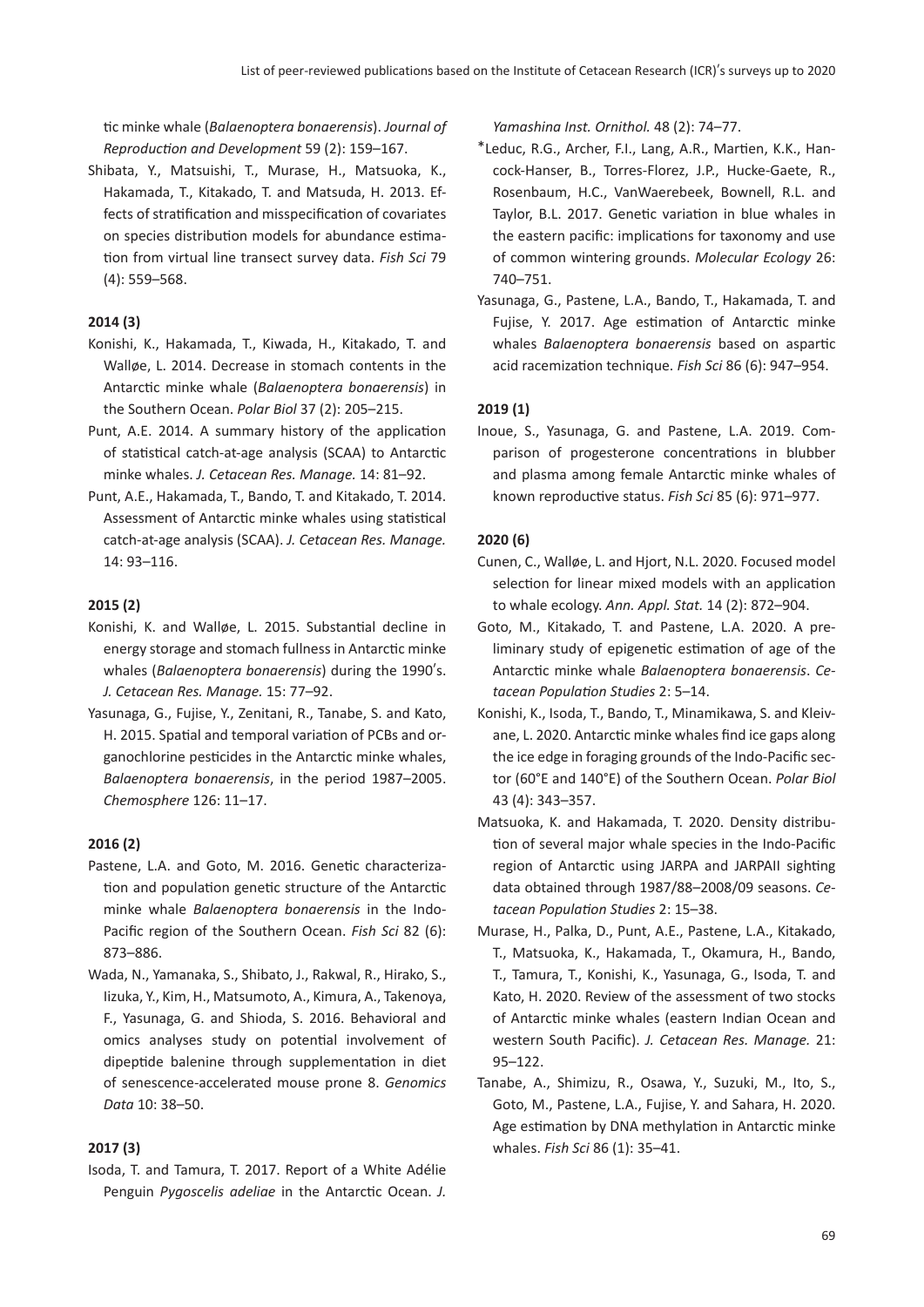# **JARPN/JARPNII/NEWREP-NP surveys**

# **1996 (3)**

- Butterworth, D.S., Geromont H.F. and Wada S. 1996. Further analysis of allele frequency data to provide estimates of the extent of mixing between the various North Pacific minke whale stocks, and their implica tions for the status of the "O"stock. *Rep. int. Whal. Commn* 46: 443–451.
- Kuramochi, T., Machida, M., Araki, J., Uchida, A., Kishiro, T. and Nagasawa, K. 1996. Minke whales (*Balaenoptera acutorostrata*) are one of the major final hosts of *Anisakis simplex* (Nematoda: Anisakidae) in the Northwestern North Pacific Ocean. *Rep. int. Whal. Commn* 46: 415–419.
- Miyashita, T. and Fujise, Y. 1996. Abundance estimate of the western North Pacific minke whale in sub-area 9 with notes on the results of dedicated surveys. *Rep. int. Whal. Commn* 47: 543–551.

### **1997 (6)**

- Aono, S., Tanabe, S., Fujise, Y., Kato, H. and Tatsukawa, R. 1997. Persistent organochlorines in minke whale (*Balaenoptera acutorostrata*) and their prey species from the Antarc�c and the North Pacific. *Environmental Pollution* 98: 81–89.
- Araki, J., Kuramochi, T., Machida, M., Nagasawa, K. and Uchida, A. 1997. A note on the parasite fauna of the western North Pacific minke whale (*Balaenoptera acutorostrata*). *Rep. int. Whal. Commn* 47: 565–567.
- Goto, M. and Pastene, L.A. 1997. Population structure of western North Pacific minke whale based on an RFLP analysis of mtDNA control region. *Rep. int. Whal. Commn* 47: 531–537.
- Hatanaka, H. and Miyashita, T. 1997. On the feeding migration of the Okhotsk Sea-West Pacific stock of minke whales, estimates based on length composition data. *Rep. int. Whal. Commn* 47: 557–564.
- Hatanaka, H. 1997. A short review of hypotheses on minke whale stock structure in the Northwestern part of the North Pacific. *Rep. int. Whal. Commn* 47: 553–555.
- Pastene, L.A., Goto, M., Itoh, S., Wada, S. and Kato, H. 1997. Intra- and inter-oceanic patterns of mitochondrial DNA varia�on in the Bryde's whale, *Balaenoptera edeni*. *Rep. int. Whal. Commn* 47: 569–574.

# **1998 (4)**

Lindstrøm, U., Fujise, Y., Haug, T. and Tamura, T. 1998. Feeding habits of western North Pacific minke whales, *Balaenoptera acutorostrata*, as observed in July-September 1996. *Rep. int. Whal. Commn* 48: 463–469.

- Pastene, L.A., Goto, M. and Kishino, H. 1998. An estimate of mixing proportion of  $'$ J' and  $'$ O' stocks minke whales in sub-area 11 based on mitochondrial DNA haplotype data. *Rep. int. Whal. Commn* 48: 471–474.
- Tamura, T., Fujise, Y. and Shimazaki, K. 1998. Diet of minke whales *Balaenoptera acutorostrata* in the Northwestern part of the North Pacific in summer 1994 and 1995. *Fish Sci* 64 (1): 71–76.
- Uchida, A., Kawakami, Y., Yuzu, S., Kishikawa, S., Kuramochi, T., Araki, J., Machida, M. and Nagasawa, K. 1998. Prevalence of parasites and histopathology of parasitisation in minke whales (Balaenoptera acuto*rostrata*) from the western North Pacific Ocean and Southern Sea of Okhotsk. *Rep. int. Whal. Commn* 48: 475–479.

#### **1999 (2)**

- Le, T.H.L., Takahashi, S., Saeki, K., Nakatani, N., Tanabe, S., Miyazaki, N. and Fujise, Y. 1999. High percentage of butyltin residues in total tin in the livers of cetaceans from Japanese coastal waters. *Environmental Science & Technology* 33 (11): 1781–1786.
- Martinez, I. and Pastene, L.A. 1999. RAPD-typing of central and eastern North Atlan�c and western North Pacific minke whales, *Balaenoptera acutorostrata*. *ICES Journal of Marine Science* 56 (5): 640–651.

#### **2000 (2)**

- Punt, A.E., Butterworth, D.S. and Wada, S. 2000. On the use of allele frequency data within a Bayesian framework: evaluation of relative probabilities of alternative stock structure hypotheses for North Pacific minke whales. *J. Cetacean Res. Manage.* 2 (2): 151–158.
- Uchida, A. and Araki, J. 2000. The ectoparasites and endoparasites in the minke whale, *Balaenoptera acutorostrata* from the western North Pacific Ocean. *J. Jpn. Vet. Med. Assoc.* 53 (2): 85–88 (in Japanese).

#### **2001 (1)**

Okamura, H., Matsuoka, K., Hakamada, T., Okazaki, M. and Miyashita, T. 2001. Spatial and temporal structure of the western North Pacific minke whale distribution inferred from JARPN sightings data. *J. Cetacean Res. Manage.* 3 (2): 193–200.

# **2002 (5)**

Abe, H. and Goto, M. 2002. The application of microsatellite DNA for determining population structure of minke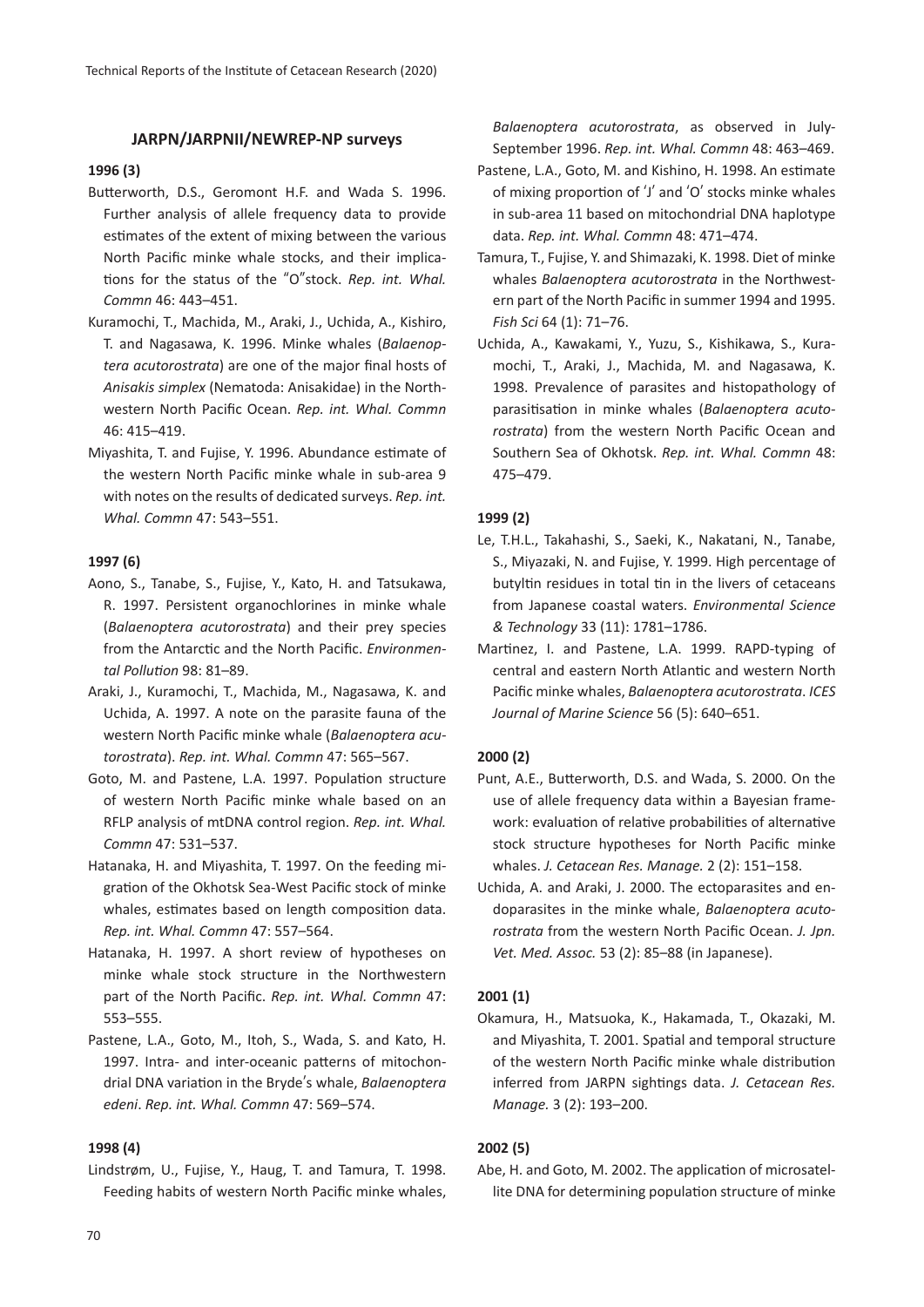whale. pp. 109–113. *In*: Nishimura, A. (Ed). *Technical Reports of the Hokkaido National Fisheries Research Institute No.5*. Hokkaido National Fisheries Research Institute, Hokkaido.

- Cui, G., Punt, A.E., Pastene, L. A. and Goto, M. 2002. Bayes and Empirical Bayes approaches to addressing stock structure questions using mtDNA data, with an illustrative application to North Pacific minke whales. *J. Cetacean Res. Manage.* 4 (2): 123–134.
- Ohsumi, S. and Tamura, T. 2002. Dietary studies on baleen whales in the North Pacific. *Fish Sci* 68 (Suppl. I): 260–263.
- Pastene, L.A., Goto, M. and Kanda, N. 2002. The utility of DNA analysis for the management and conservation of large whales. *Fish Sci* 68 (Suppl. I): 286–289.
- Tamura T. and Fujise Y. 2002. Geographical and seasonal changes of the prey species of minke whale in the Northwestern Pacific. *ICES Journal of Marine Science* 59 (3): 516–528.

# **2003 (4)**

- Hayashi, K., Nishida, S., Yoshida, H., Goto, M., Pastene, L.A. and Koike, H. 2003. Sequence variation of the *DQB* allele in the cetacean MHC. *Mammal Study* 28 (2): 89–96.
- Nishida, S., Pastene, L.A., Goto, M. and Kanda, N. 2003. *SRY* gene structure and phylogeny in the cetacean species. *Mammal Study* 28 (1): 57–66.
- Nishida, S., Hayashi, K., Pastene, L.A., Goto, M., Kanda, N. and Koike, H. 2003. Polymorphic analysis of cetacean MHC - A case study on the minke whales -. *Mammalian Science* (Suppl.) 3: 75–78 (in Japanese).
- Ohishi, K., Zenitani, R., Bando, T., Goto, Y., Uchida, K., Maruyama, T., Yamamoto, S., Miyazaki, N. and Fujise, Y. 2003. Pathological and serological evidence of Brucella-infection in baleen whales (Mysticeti) in the western North Pacific. *Comp. Immun. Microbiol. Infect. Dis* 26 (2): 125–136.

### **2004 (5)**

Kim, E.Y., Iwata, H., Fujise, Y. and Tanabe, S. 2004. Searching for novel CYP members using cDNA library from a minke whale liver. *Marine Environmental Research* 58: 495–498.

Ohishi. K., Takishita, K., Kawato, M., Zenitani, R., Bando, T., Fujise, Y., Goto, Y., Yamamoto, S. and Maruyama, T. 2004. Molecular evidence of new variant *Brucella* in North Pacific common minke whales. *Microbes and Infection* 6: 1199–1204.

Ohishi, K., Takishita, K., Kawato, M., Maruyama, T.,

Zenitani, R., Bando, T., Fujise, Y., Goto, Y. and Yamamoto, S. 2004. Molecular characterization of *Brucella* from North Pacific common minke whale. *Oceans'04*: 499–504.

- Watanabe, H., Mogoe, T., Asada, M., Hayashi, K., Fujise, Y., Ishikawa, H., Ohsumi, S., Miyamoto, A. and Fukui, Y. 2004. Relationship between serum sex hormone concentrations and histology of seminiferous tubules of captured baleen whales in the western North Pacific during the feeding season. *Journal of Reproduction and Development* 50 (4): 419–427.
- Zharikov, K., Fujise, Y., Tamura, T., Kiwada, H., Bando, T., Konishi, K. and Isoda, T. 2004. Distribution and feeding of large cetaceans based on the data of JARPN II - 2003 May, 17-July, 9. *Marine Mammals of the Holarctic* 2004: 207–210.

#### **2005 (5)**

- Birukawa, N., Ando, H., Goto, M., Kanda, N., Pastene, L.A., Nakatsuji, H., Hata, H. and Urano, A. 2005. Plasma and urine levels of electrolytes, urea and steroid hormones involved in osmoregulation of cetaceans. *Zoological Science* 22 (11): 1245–1257.
- Nikaido, M., Sasaki, T., Makino, H., Goto, M., Kanda, N., Pastene, L.A. and Okada, N. 2005. Phylogenetic reconstruction of baleen whales and detection of their past extensive radiation event by the SINE insertion analysis. *Fossils* 77: 22–28 (in Japanese).
- Niimi, S., Watanabe, M.X., Kim, E.Y., Iwata, H., Yasunaga, G., Fujise, Y. and Tanabe, S. 2005. Molecular cloning and mRNA expression of cytochrome P4501A1 and 1A2 in the liver of common minke whales (*Balaenoptera acutorostrata*). *Marine Pollution Bulletin* 51 (8): 784–793.
- Ohishi, K., Takishita, K., Kawato, M., Zenitani, R., Bando, T., Fujise, Y., Goto, Y., Yamamoto, S. and Maruyama, T. 2005. Chimeric structure of *omp2* of *Brucella* from North Pacific common minke whales (*Balaenoptera acutorostrata*). *Microbiol. Immunol.* 49 (8): 789–793.
- Sasaki, T., Nikaido, M., Hamilton, H., Goto, M., Kato, H., Kanda, N., Pastene, L.A., Cao, Y., Fordyce, R.E., Hasegawa, M. and Okada, N. 2005. Mitochondrial phylogenetics and evolution of mysticete whales. Systematic *Biology* 54 (1): 77–90.

#### **2006 (5)**

Iwanami, K., Mita, H., Yamamoto, Y., Fujise, Y., Yamada, T. and Suzuki, T. 2006. cDNA-derived amino acid sequences of myoglobins from nine species of whales and dolphins. *Comparative Biochemistry and Physiol-*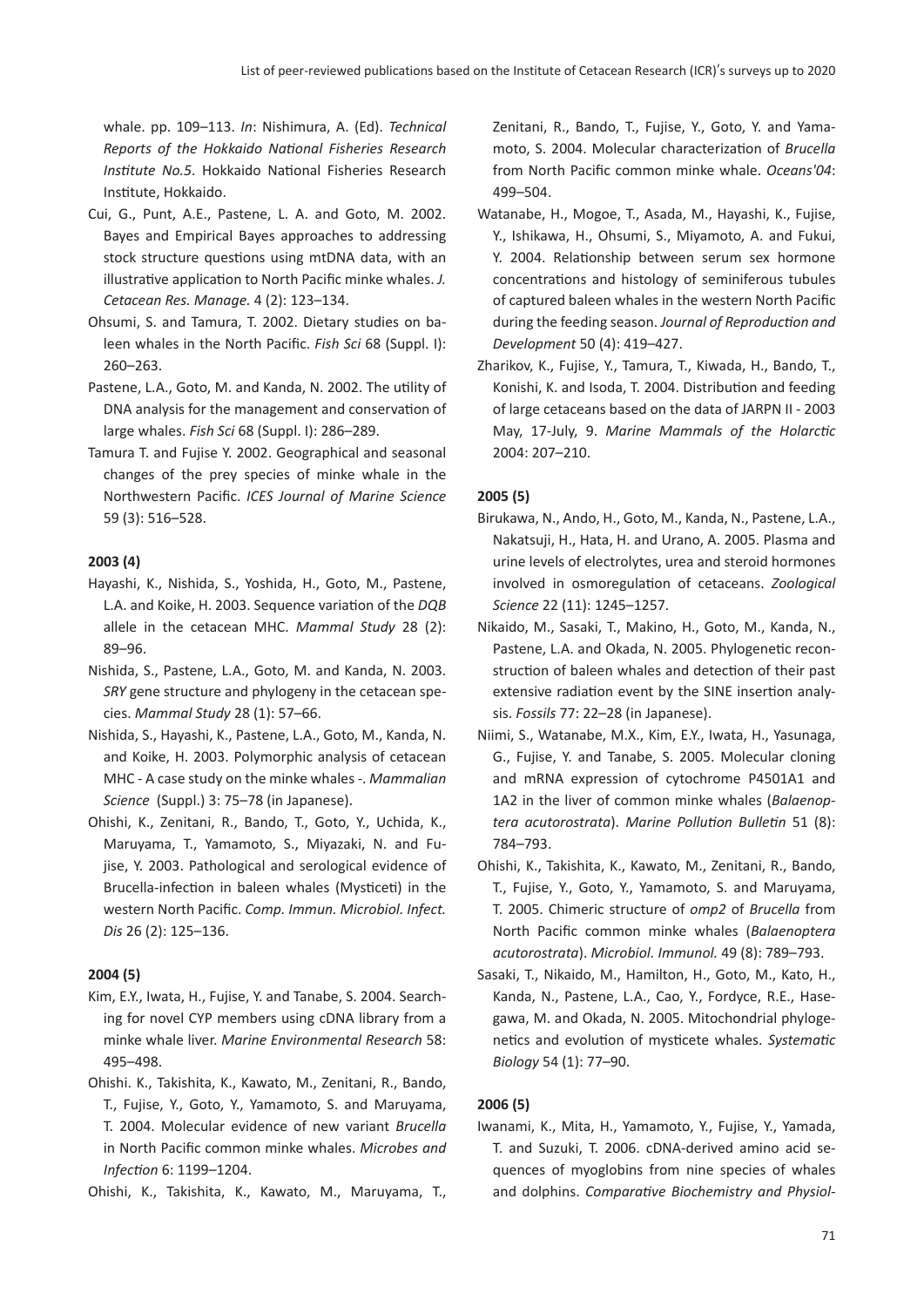*ogy, Part B* 145: 249–256.

- Kanda, N., Goto, M. and Pastene, L.A. 2006. Genetic characteristics of western North Pacific sei whales, *Balaenoptera borealis*, as revealed by microsatellites. *Marine Biotechnology* 8: 86–93.
- Mitani, Y., Bando., T., Takai., N. and Sakamoto, W. 2006. Patterns of stable carbon and nitrogen isotopes in the baleens of common minke whale *Balaenoptera acutorostrata* from the western North Pacific. *Fish Sci* 72 (1): 69–76.
- Nikaido, M., Hamilton, H., Makino, H., Sasaki, T., Takahashi, K., Goto, M., Kanda, N., Pastene, L.A. and Okada, N. 2006. Baleen whale phylogeny and a past extensive radiation event revealed by SINE insertion analysis. *Molecular Biology and Evolution* 23 (5): 866–873.
- Ohishi, K., Maruyama, T., Ninomiya, A., Kida, H., Zenitani, R., Bando, T., Fujise, Y., Nakamatsu, K., Miyazaki, N. and Boltunov, A.N. 2006. Serologic investigation of influenza a virus infection in cetaceans from the western North Pacific and the Southern Oceans. *Marine Mammal Science* 22 (1): 214–221.

### **2007 (11)**

- Fukui, Y., Iwayama, H., Matsuoka, T., Nagai, H., Koma, N., Mogoe, T., Ishikawa, H., Fujise, Y., Hirabayashi, M., Hochi, S., Kato, H. and Ohsumi, S. 2007. Attempt at intracytoplasmic sperm injection of *in vitro* matured oocytes in common minke whales (*Balaenoptera acutorostrata*) captured during the Kushiro coast survey. *Journal of Reproduction and Development.* 53 (4): 945–952.
- Kanda, N., Goto, M., Kato, H., McPhee, M.V. and Pastene, L.A. 2007. Population genetic structure of Bryde's whales (*Balaenoptera brydei*) at the inter-oceanic and trans-equatorial levels. *Conservation Genetics* 8 (4): 853–864.
- Konishi, K. and Tamura, T. 2007. Occurrence of the minimal armhook squids *Berryteuthis anonychus* (Cephalopoda: Gonatidae) in the stomachs of common minke whales *Balaenoptera acutorostrata* in the western North Pacific. *Fish Sci* 73 (5): 1208–1210.
- Murase, H., Tamura, T., Kiwada, H., Fujise, Y., Watanabe, H., Ohizumi, H., Yonezaki, S., Okamura, H. and Kawahara, S. 2007. Prey selection of common minke (*Balaenoptera acutorostrata*) and Bryde's (*Balaenoptera edeni*) whales in the western North Pacific in 2000 and 2001. *Fish. Oceanogr.* 16 (2): 186–201.
- Niimi, S., Kim, E.Y., Iwata, H., Watanabe, M.X., Yasunaga, G., Fujise, Y. and Tanabe, S. 2007. Identification and hepatic expression profiles of cytochrome P450 1-4

isozymes in common minke whales (*Balaenoptera acutorostrata*). *Comparative Biochemistry and Physiology, Part B* 147: 667–681.

- Nishida, S., Goto, M., Pastene, L.A., Kanda, N. and Koike, H. 2007. Phylogenetic relationships among cetaceans revealed by Y-chromosome sequences. *Zoological Science* 24 (7): 723–732.
- Onbe, K. Nishida, S., Sone, E., Kanda, N., Goto, M., Pastene, L.A., Tanabe, S. and Koike, H. 2007. Sequence variation in the Tbx4 Gene in marine mammals. Zoo*logical Science* 24 (5): 449–464.
- Pastene, L.A., Goto, M., Kanda, N., Zerbini, A.N., Kerem, D., Watanabe, K., Bessho, Y., Hasegawa, M., Nielsen, R., Larsen, F. and Palsbøll, P.J. 2007. Radiation and speciation of pelagic organisms during periods of global warming: the case of the common minke whale, *Balaenoptera acutorostrata*. *Molecular Ecology* 16: 1481–1495.
- Urashima, T., Kobayashi, M., Asakuma, S., Uemura, Y., Arai, I., Fukuda, K., Saito, T., Mogoe, T., Ishikawa, H. and Fukui, Y. 2007. Chemical characterization of the oligosaccharides in Bryde's whale (*Balaenoptera edeni*) and Sei whale (*Balaenoptera borealis*) milk. *Comparative Biochemistry and Physiology*, Part B 146: 153–159.
- Watanabe, H., Tateno, H., Kusakabe, H., Kamiguchi, Y., Fujise, Y., Ishikawa, H., Ohsumi, S. and Fukui, Y. 2007. Fertilizability and chromosomal integrity of frozenthawed Bryde's whale (*Balaenoptera edeni*) spermatozoa intracytoplasmically injected into mouse oocytes. *Reproduction, Fertility and Development* 19 (1): 306.
- Watanabe, H., Tateno, H., Kusakabe, H., Matsuoka, T., Kamiguchi, Y., Fujise, Y., Ishikawa, H., Ohsumi, S. and Fukui, Y. 2007. Fertilizability and chromosomal integrity of frozen-thawed Bryde's whale (*Balaenoptera edeni*) spermatozoa intracytoplasmically injected into mouse oocytes. *Zygote* 15 (1): 9–14.

#### **2008 (3)**

- Birukawa, N., Ando, H., Goto, M., Kanda, N., Pastene, L.A. and Urano, A. 2008. Molecular cloning of urea transporters from the kidneys of baleen and toothed whales. *Comparative Biochemistry and Physiology*, Part B 149: 227–235.
- Ishikawa, H. and Shigemune, H. 2008. Comparative experiment of whaling grenades in the Japanese Whale Research Program under Special Permit (JARPA and JARPN). *Jpn. J. Zoo Wildl. Med.* 13 (1): 21–28.
- Ohishi, K., Fujise, Y. and Maruyama, T. 2008. *Brucella* spp. in the western North Pacific and Antarctic cetaceans: a review. *J. Cetacean Res. Manage.* 10 (1): 67–72.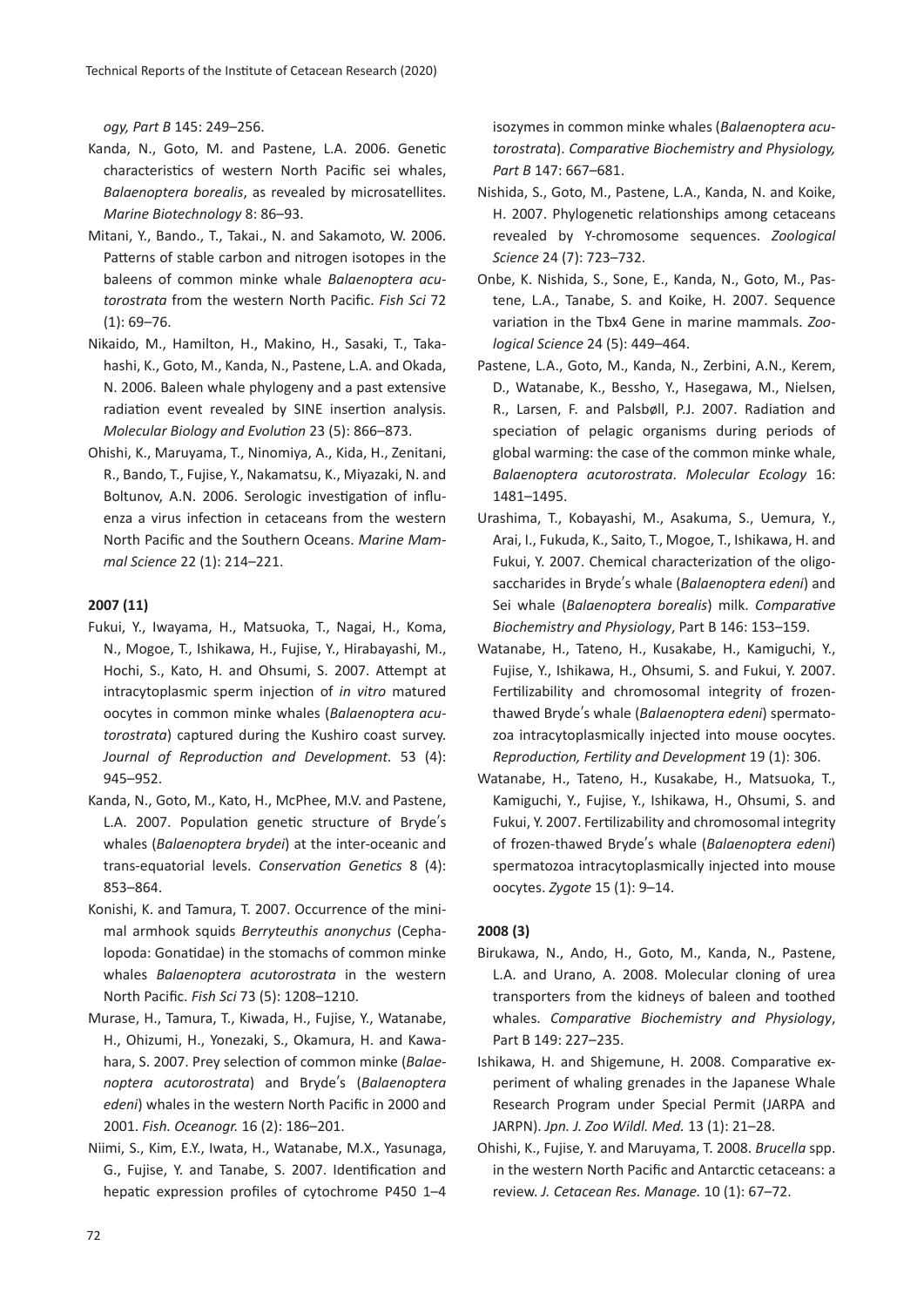# **2009 (9)**

- Bhuiyan, M.M.U., Suzuki, Y., Watanabe, H., Hirayama, H., Matsuoka, K., Fujise, Y., Ishikawa, H., Ohsumi, S. and Fukui, Y. 2009. Attempts at in vitro fertilization and culture of in vitro matured oocytes in sei *(Balaenoptera borealis*) and Bryde's (*B. edeni*) whales. *Zygote* 17 (1): 19–28.
- Fujita, H., Honda, K., Hamada, N., Yasunaga, G and Fujise, Y. 2009. Validation of high-throughput measurement system with microwave-assisted extraction, fully automated sample preparation device, and gas chromatography-electron capture detector for determination of polychlorinated biphenyls in whale blubber. *Chemosphere* 74: 1069–1078.
- Hiwasa, M., Suzuki, Y., Watanabe, H., Bhuiyan, M.M.U., Matsuoka, K., Fujise, Y., Ishikawa, H., Ohsumi, S. and Fukui, Y. 2009. Effects of semen extenders and storage temperatures on characteristics of frozen-thawed Bryde's (*Balaenoptera edeni*) whale spermatozoa. *Journal of Reproduction and Development* 55: 599–606.
- Konishi, K., Tamura T., Isoda, T. Okamoto, R., Hakamada, T., Kiwada, H. and Matsuoka, K. 2009. Feeding strategies and prey consumption of three baleen whale species within the Kushiro-Current Extension. *J. Northw. Atl. Fish. Sci.* 42: 27–40.
- Lee, E., Bhuiyan, M.M.U., Watanabe, H., Matsuoka, K., Fujise, Y., Ishikawa, H. and Fukui. Y. 2009. Production of cloned sei whale (*Balaenoptera borealis*) embryos by interspecies somatic cell nuclear transfer using enucleated pig oocytes. *J. Vet. Sci.* 10 (4): 285–292.
- Matsukura, R., Yasuma, H., Murase, H., Yonezaki, S., Funamoto, T., Honda, S. and Miyashita, K. 2009. Measurements of density contrast and sound-speed contrast for target strength estimation of Neocalanus copepods (*Neocalanus cristatus*) in the North Pacific Ocean. *Fish Sci* 75 (6): 1377–1387.
- Murase, H., Ichihara, M., Yasuma, H., Watanabe, H., Yonezaki, S., Nagashima, H., Kawahara, S. and Miyashita, T. 2009. Acoustic characterization of biological backscatterings in the Kuroshio-Oyashio inter-frontal zone and subarctic waters of the western North Pacific in spring. *Fish. Oceanogr.* 18 (6): 386–401.
- Murase, H., Nagashima, H., Yonezaki, S., Matsukura, R. and Kitakado, T. 2009. Application of a generalized additive model (GAM) to reveal relationships between environmental factors and distributions of pelagic fish and krill: a case study in Sendai Bay, Japan. *ICES Journal of Marine Science* 66 (6): 1417–1424.
- Tsuki, K., Sato, A., Kaneko, H., Yasunaga, G., Fujise, Y. and Nomata, H. 2009. Comparison of physiologically sig-

nificant imidazole dipep�des in cetaceans sampled in Japanese whale research (short paper). *Sci. Rep. Hokkaido Fish. Exp. Stn.* 74: 25–28 (in Japanese).

### **2010 (7)**

- Bhuiyan, M.M.U., Suzuki, Y., Watanabe, H., Lee, E., Hirayama, H., Matsuoka, K., Fujise, Y., Ishikawa, H., Ohsumi, S. and Fukui, Y. 2010. Production of sei whale (*Balaenoptera borealis)* cloned embryos by inter- and intra-species soma�c cell nuclear transfer. *Journal of Reproduction and Development* 56: 131–139.
- Funakasa, N., Yoshioka, M. and Fujise, Y. 2010. Features of the Ocular Harderian Gland in three Balaenopterid species based on anatomical, histological and histochemical observations. *Mammal Study* 35 (1): 9-15.
- Ogawa, G., Ishida, M., Kato, H., Fujise, H. and Urano, N. 2010. Identification of facultative anaerobic bacteria isolated from the intestine of the minke whale *Balaenoptera acutorostrata* by 16S rRNA sequencing analysis. *Fish Sci* 76 (2): 177–181.
- Pastene, L.A., Fujise, Y. and Hatanaka, H. 2010. JARPNII: a challenging multidiscipline research program focused on whales in the western North Pacific. *Ottar* (Tromsø Museum) 280: 23–28 (in Norwegian).
- Shishido, R., Ohishi, K., Suzuki, R., Takishita, K., Ohtsu, D., Okutsu, K., Tokutake, K., Katsumata, E., Bando, T., Fujise, Y., Murayama, T. and Maruyama, T. 2010. Cetacean Toll-like receptor 4 and myeloid differentiation factor 2, and possible cetacean-specific responses against Gram-negative bacteria. Comp. Immun. Micro*biol. Infect. Dis.* 33 (6): 89–98.
- Suzuki, Y., Umatani, M., Bhuiyan, M.M.U., Watanabe, H., Mogoe, T., Matsuoka, K., Fujise, Y., Ishikawa, H., Ohsumi, S., Sasaki, M. and Fukui, Y. 2010. Effects of equilibration steps, type of sugars and addition of whale follicular fluid on viability and in vitro matura- �on of vitrified whale oocytes.*Jpn. J. Zoo Wildl. Med* 15 (2): 65–72.
- Tojo, N., Matsukura, R., Yasuma, H., Yonezaki, S., Watanabe, H., Kawahara, S., Murase, H. and Miyashita, K. 2010. Spatial analysis of isada krill (*Euphausia pacifica*) distribution in frontal environments in the North Pacific Ocean.*GIS/spatial analyses in fisheries and aquatic*  science. 4. International Fishery GIS Society: 115-138.

#### **2011 (20)**

Hakamada, T. and Matsuoka, K. 2011. Abundance estimate for common minke, Bryde's and sei whales in the offshore region of the western North Pacific. *Bull. Jpn. Soc. Fish. Oceanogr.* 75 (3): 173–174 (in Japanese).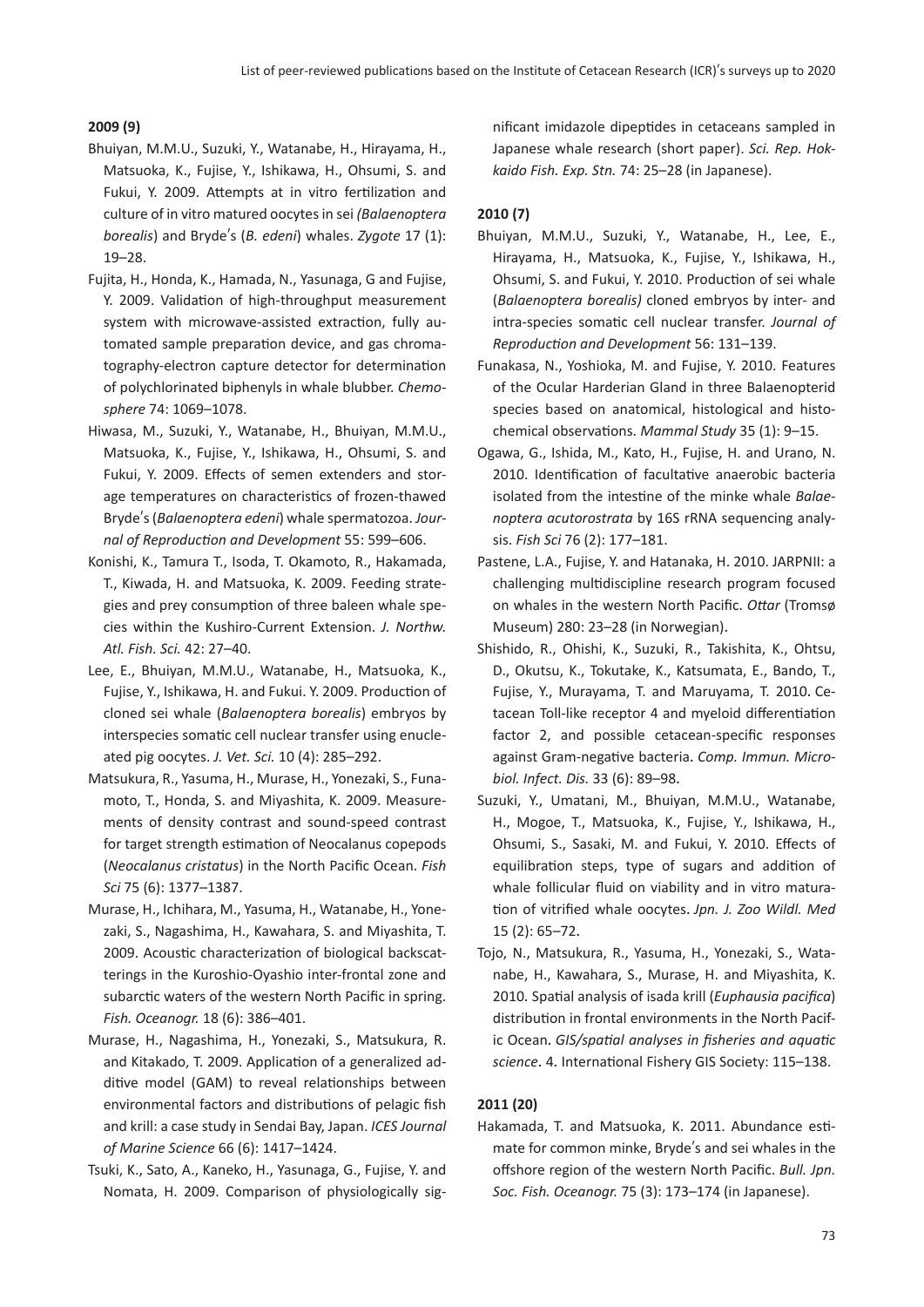- Kanda, N., Goto, M. and Pastene, L. A. 2011. Genetic stock structure of baleen whales. *Bull. Jpn. Soc. Fish. Oceanogr.* 75 (3): 191 (in Japanese).
- Kato, H. and Fujise, Y. 2011. General discussion: Symposium on "Marine ecosystem of the western North Pacific with special interest in cetaceans." *Bull. Jpn. Soc. Fish. Oceanogr.* 75 (3): 194–195 (in Japanese).
- Kishiro, T., Yoshida, H., Tamura, T., Konishi, K., Kanda, N., Okamoto, R. and Kato, H. 2011. Relationship between maturity and feeding ecology of common minke whales off Kushiro in autumn. *Bull. Jpn. Soc. Fish. Oceanogr.* 75 (3): 175–176 (in Japanese).
- Maehara, T., Aoki, I., Yonezaki, S., Watanabe, H., Murase, H. and Yamaguchi, A. 2011. Feeding ecology of the Japanese anchovy in the offshore area east of Honshu, Japan in summer. *Bull. Jpn. Soc. Fish. Oceanogr.* 75 (3): 187 (in Japanese).
- Matsuoka, K., Kiwada, H., Fujise, Y. and Miyashita, T. 2011. Distribution of baleen whales in the western North Pacific based on the JARPN and JARPN II sighting surveys (1994 to 2007). *Bull. Jpn. Soc. Fish. Oceanogr.* 75 (3): 178–179 (in Japanese).
- Miyashita, K., Matsukura, R., Tojo, N., Minami, K., Yasuma, H., Nagashima, H., Onodera, K., Watanabe, H., Yonezaki, S. and Murase, H. 2011. Monitoring of prey of cetaceans by using quantitative echosounders. *Bull. Jpn. Soc. Fish. Oceanogr.* 75 (3): 183–184 (in Japanese).
- Mori, M., Watanabe, H., Hakamada, T., Tamura, T., Konishi, K., Murase, H. and Matsuoka, K. 2011. Development of an ecosystem model of western North Pacific using Ecopath with Ecosim. *Bull. Jpn. Soc. Fish. Oceanogr.* 75 (3): 189 (in Japanese).
- Murase, H., Kawabata, A., Kubota, H., Nakagami, M., Amakasu, K., Abe, K., Miyashita, K. and Oozeki, Y. 2011. Effect of depth-dependent target strength on biomass estimation of Japanese anchovy. *Journal of Marine Science and Technology* 19: 267–272.
- Murase, H., Tamura, T., Isoda, T., Okamoto, R., Kato, H., Yonezaki, S., Watanabe, H., Tojo, N. Matsukura, R., Miyashita, K., Kiwada, H., Matsuoka, K., Nishiwaki, S., Inagake, D., Okazaki, M., Okamura, H. and Fujise, Y. 2011. Prey selection of common minke, Bryde's and sei whales in the offshore region of the western North Pacific. *Bull. Jpn. Soc. Fish. Oceanogr.* 75 (3): 180–181 (in Japanese).
- Nishiwaki, S., Otani, S. and Tamura, T. 2011. The satellite tracking of the western North Pacific. *Bull. Jpn. Soc. Fish. Oceanogr.* 75 (3): 193–194 (in Japanese).
- Onodera, K., Nagashima, H., Matsukura, R., Miyashita, K., Yonezaki, S. and Murase, H. 2011. Cetacean prey

species and oceanographic surveys in Sendai Bay. *Bull. Jpn. Soc. Fish. Oceanogr.* 75 (3): 184–185 (in Japanese).

- Pastene, L.A., Hatanaka, H., Fujise, Y., Kanda, N., Murase, H., Tamura, T., Miyashita, T. and Kato, H. 2011. Whale research program under special permit in the western North Pacific—Phase II (JARPNII): origin and objec- �ves. *Bull. Jpn. Soc. Fish. Oceanogr.* 75 (3): 172–173 (in Japanese).
- Pastene, L.A., Hatanaka, H., Fujise, Y., Kanda, N., Murase, H., Tamura, T., Yasunaga, G., Kishiro, T., Yoshida, H., Miyashita, T. and Kato, H. 2011. The Japanese Whale Research Program under Special Permit in the western North Pacific Phase-II (JARPNII): origin, objectives and research progress made in the first six years period (2002–2007), including scientific considerations for the next research period. *Aquabiology* 33 (2): 171–185 (in Japanese).
- Sasaki, Y., Saito, S., Matsuoka, K., Murase, H. and Kiwada., H. 2011. Spatial distribution patterns of sei and Bryde's whales. *Bull. Jpn. Soc. Fish. Oceanogr.* 75 (3): 179–180 (in Japanese).
- Tamura, T., Konishi, K., Isoda, T., Hakamada, T., Kiwada, H., Okamoto, R. and Matsuoka, K. 2011. The food habitat, relation of habitat factor and prey consumption of three baleen whale species in the offshore region of the western North Pacific. *Bull. Jpn. Soc. Fish. Oceanogr.* 75 (3): 174–175 (in Japanese).
- Watanabe, H., Kiwada, H., Kumagai, S., Yonezaki, S., Kishiro, T., Konishi., K. and Yoshida, H. 2011. Habitat and prey selection of common minke whale off Kushiro in autumn-Estimation of distribution and migration of common minke whale using environmental informa- �on—*Bull. Jpn. Soc. Fish. Oceanogr.* 75 (3): 182–183 (in Japanese).
- Yamaguchi, A., Hanamiya, Y., Murase, H. and Watanabe, H. 2011. Vertical flux of materials by diel vertical migra-�on of macrozooplankton. *Bull. Jpn. Soc. Fish. Oceanogr.* 75 (3): 185–186 (in Japanese).
- Yasunaga, G. and Fujise, Y. 2011. Monitoring of pollutants in the baleen whales and their prey species in the western North Pacific. *Bull. Jpn. Soc. Fish. Oceanogr.* 75 (3): 190 (in Japanese).
- Yoshida, H., Kishiro, T., Goto, M., Bando, T., Tamura, T., Konishi, K., Okamoto, R. and Kato, H. 2011. Feeding ecology of common minke whales in coastal waters off Sanriku in spring. *Bull. Jpn. Soc. Fish. Oceanogr.* 75 (3): 177–178 (in Japanese).

# **2012 (4)**

Maeda, H. and Kato, H. 2012. Technical improvements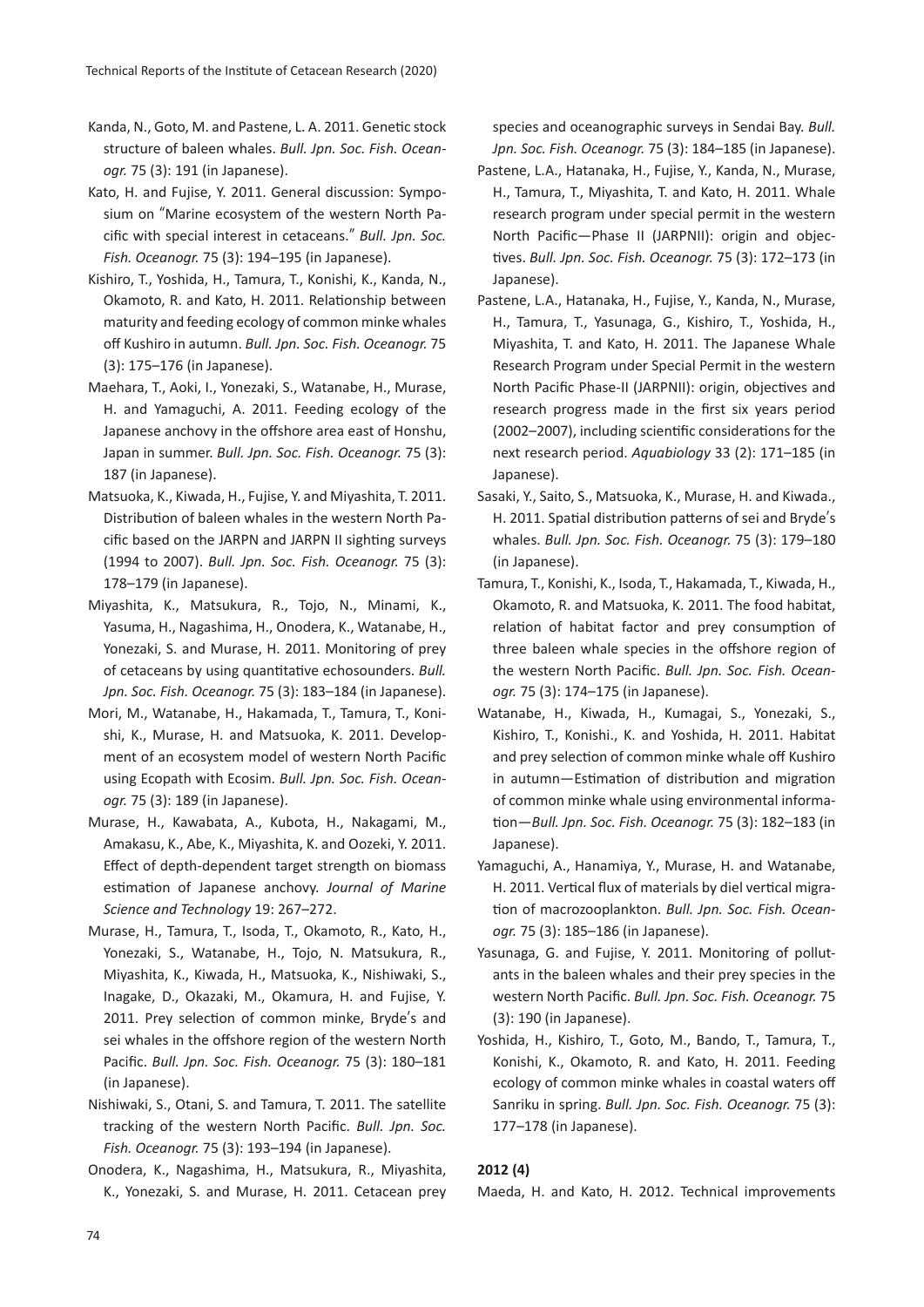of the age character (earplug) collections in common minke whales. *Bull. Jpn. Soc. Fish. Oceanogr.* 76 (2): 59–65 (in Japanese).

- Murase, H., Kawabata, A., Kubota, H., Nakagami, M., Amakasu, K., Abe, K., Miyashita, K. and Oozeki, Y. 2012. Basin-scale distribution patterns and biomass estima-�on of Japanese anchovy *Engraulis japonicus* in the western North Pacific. *Fish Sci* 78 (4): 761–773.
- Nakamura, G., Kato, H. and Fujise, Y. 2012. Relative growth of the skull of the common minke whale *Balaenoptera acutorostrata* from the North Pacific in comparison to other *Balaenoptera* species. *Mammal Study* 37 (2): 105–112.
- Watanabe, H, Okazaki, M., Tamura, T., Konishi, K., Inagake, D., Bando, T., Kiwada, H. and Miyashita, T. 2012. Habitat and prey selection of common minke, sei, and Bryde's whale in mesoscale during summer in the sub-arctic and transition regions of the western North Pacific. *Fish Sci* 78 (3): 557–567.

# **2013 (5)**

- \*Kershaw, F., Leslie, M.S., Collins, T., Mansur, R.M., Smith, B.D., Minton, G., Baldwin, R., LeDuc, R.G., Anderson, R.C., Brownell, R.L. and Rosenbaum, H.C. 2013. Popula tion differentiation of 2 forms of Bryde's whales in the Indian and Pacific Oceans. *Journal of Heredity* 104 (6): 755–764.
- Maeda, H., Kawamoto, T. and Kato, H. 2013. A study on the improvement of age estimation in common minke whales using the method of gelatinized extraction of earplug. NAMMCO *Scientific Publications* 10: 17pp.
- Matsukura, R., Sawada, K., Abe, K., Minami, K., Nagashima, H., Yonezaki, S., Murase, H. and Miyashita, K. 2013. Comparison of measurements and model calculations of target strength of juvenile sandeel in Sendai Bay. *Nippon Suisan Gakkaishi* 79 (4): 638–648 (in Japanese).
- Sasaki, H., Murase, H., Kiwada, H., Matsuoka, K., Mitani, Y. and Saitoh, S. 2013. Habitat differentiation between sei (*Balaenoptera borealis*) and Bryde's whales (*B. brydei*) in the western North Pacific. *Fish. Oceanogr.* 22 (6): 496–508.
- Shimizu, Y., Ohishi, K., Suzuki, R., Tajima, Y., Yamada, T., Kakizoe, Y., Bando, T., Fujise, Y., Taru, H., Murayama, T. and Maruyama, T. 2013. Amino acid sequence varia tions of signaling lymphocyte activation molecule and mortality caused by morbillivirus infection in cetaceans. *Microbiol Immunol* 57: 624–632.

# **2014 (6)**

- Inoue, S., Kishiro, T., Fujise, Y., Nakamura, G. and Kato, H. 2014. Seasonal changes in the testis of the North Pacific common minke whale. *Nippon Suisan Gakkaishi* 80 (2): 185–190 (in Japanese).
- Murase, H., Hakamada, T., Matsuoka, K., Nishiwaki, S., Inagake, D., Okazaki, M., Tojo, N. and Kitakado, T. 2014. Distribu�on of sei whales (*Balaenoptera borealis*) in the subarctic–subtropical transition area of the western North Pacific in relation to oceanic fronts. *Deep Sea Research Part II*: Topical Studies in Oceanography 107: 22–28.
- Nakamura, G., Kadowaki, I., Nagatsuka, S., Fujise, Y., Kishiro, T. and Kato, H. 2014. Variation in a color pattern of white patch on the flippers of North Pacific common minke whales: potential application for their interoceanic difference. *La mer* 52: 31–47.
- Nakamura, G. and Kato, H. 2014. Developmental changes in the skull morphology of common minke whales *Balaenoptera acutorostrata. Journal of Morphology* 275: 1113–1121.
- Niimi, S., Imoto, M., Kunisue, T., Watanabe, M.X., Kim, E.Y., Nakayama, K., Yasunaga, G., Fujise, Y., Tanabe, S. and Iwata, H. 2014. Effects of persistent organochlorine exposure on the liver transcriptome of the common minke whale (*Balaenoptera acutorostrata*) from the North Pacific. *Ecotoxicology and Environmental Safety* 108: 95–105.
- \*Rosel, P.E. and Wilcox, L.A. 2014. Gene�c evidence reveals a unique lineage of Bryde's whales in the northern Gulf of Mexico. *Endang Species Res.* 25 : 19–34.

# **2015 (1)**

Kitayama, C., Sasaki, M., Ishikawa, H., Mogoe, T., Ohsumi, S., Fukui, Y., Budipitojo, T., Kondoh, D. and Kitamura, N. 2015. Structure and functions of the placenta in common minke (*Balaenoptera acutorostrata*), Bryde's (*B. brydei*) and sei (*B. borealis*) whales. *Journal of Reproduction and Development* 61 (5): 415–421.

# **2016 (6)**

- Hirako, S., Suzuki, M., Kim, H., Iizuka, Y., Matsumoto, A., Wada, N., Okabe, M., Takenoya, F., Yasunaga, G., Yamanaka, S., Miyazaki, A. and Shioda, S. 2016. Hepatic lipid accumulation is ameliorated in obese KK mice by dietary sei whale oil. *Fish Sci* 82 (3): 509–517.
- Miyakawa, N., Kishiro, T., Fujise, Y., Nakamura, G. and Kato, H. 2016. Sexual Dimorphism in Pelvic Bone Shape of the North Pacific Common Minke Whales (*Balaenoptera acutorostrata*). *Open Journal of Animal*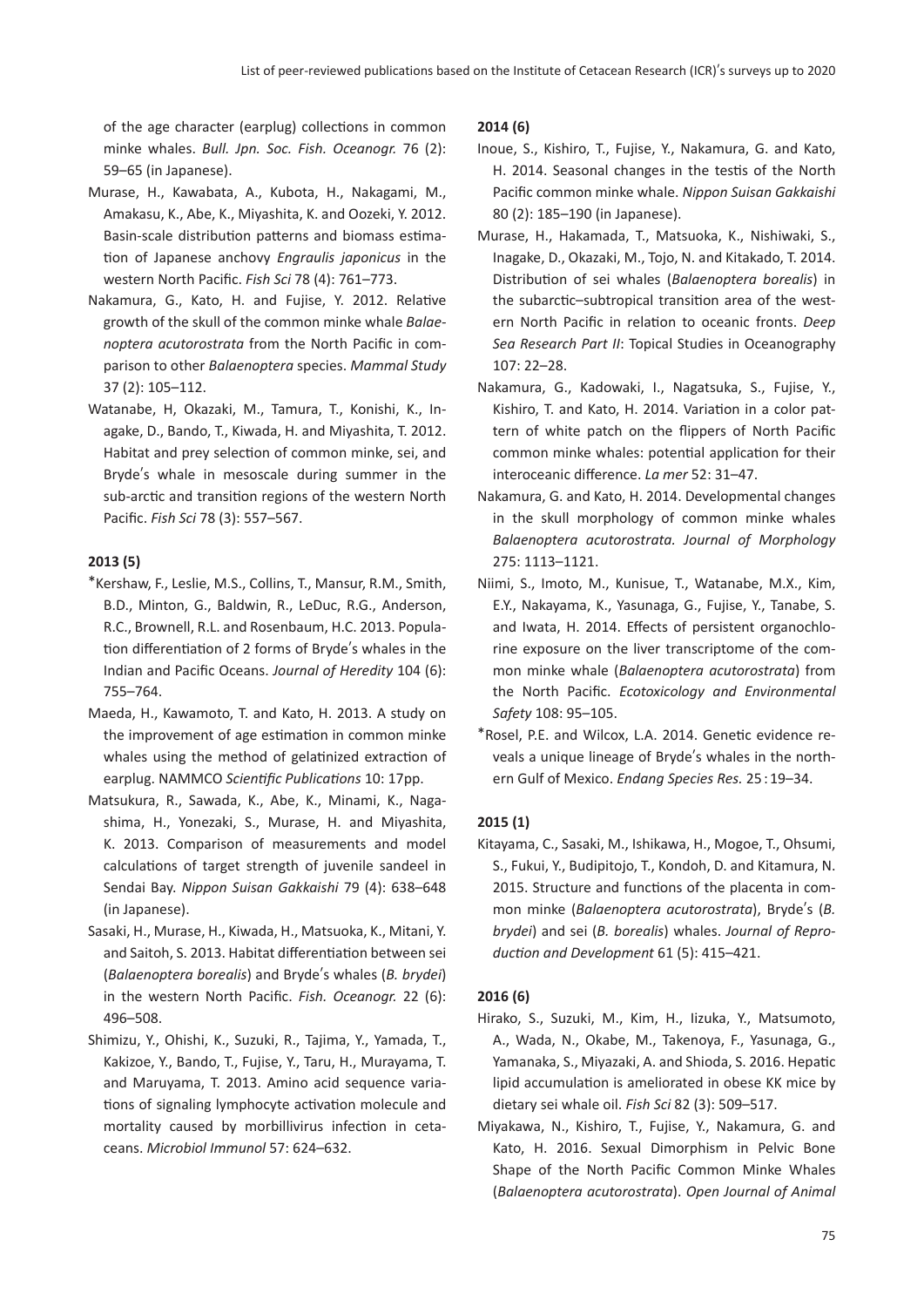*Sciences* 6: 131–136.

- Murase, H., Tamura, T., Otani, S. and Nishiwaki, S. 2016. Satellite tracking of Bryde's whales *Balaenoptera edeni* in the offshore western North Pacific in summer 2006 and 2008. *Fish Sci* 82 (1): 35–45.
- Nakamura, G., Kadowaki, I., Nagatsuka, S., Hayashi, R., Kanda, N., Goto, M., Pastene, L.A. and Kato, H. 2016. White patch on the fore-flipper of common minke whale, as a potential morphological index to identify stocks. *Open Journal of Animal Sciences* 6: 116–122.
- Nakamura, G., Takahashi, M., Hirose, A., Hayashi, R., Fujise, Y., Miyakawa, N., Inoue, S. and Kato, H. 2016. Presence of an interparietal bone and morphological variation in the vertex of the skull in North Pacific common minke whale. *La mer* 54 (1): 1–10.
- Ohishi, K., Bando, T., Abe, E., Kawai, Y., Fujise, Y. and Maruyama, T. 2016. Long-term and large-scale epidemiology of *Brucella* infection in baleen whales and sperm whales in the western North Pacific and Antarc- �c Oceans. *J. Vet. Med. Sci.* 78 (9): 1457–1464.

# **2017 (2)**

- Bando, T., Nakamura, G., Fujise, Y. and Kato, H. 2017. Developmental changes in the morphology of western North Pacific Bryde's whales (*Balaenoptera edeni*). *Open Journal of Animal Sciences* 7: 344–355.
- Ishii, M., Murase, H., Fukuda, Y., Sawada, K., Sasakura, T., Tamura, T., Bando, T., Matsuoka, K., Shinohara, A., Nakatsuka, S., Katsumata, N., Okazaki, M., Miyashita, K. and Mitani, Y. 2017. Diving behavior of sei whales Balaenoptera borealis relative to the vertical distribution of their potential prey. *Mammal Study* 42 (4): 191–199.

#### **2018 (3)**

- Hirose, A., Kishida, T. and Nakamura, G. 2018. Nasal mucosa resembling an olfactory system in the common minke whale (*Balaenoptera acutorostrata*). *Cetacean Population Studies* 1: 25–28.
- Huijser, L.A.E., Bérubé, M., Cabrera, A.A., Prieto, R., Silva, M.A., Robbins, J., Kanda, N., Pastene, L.A., Goto, M., Yoshida, H., Vikingsson, G.A. and Palsbøll, P.J. 2018. Population structure of North Atlantic and North Pacific sei whales (*Balaenoptera borealis*) inferred from mitochondrial control region DNA sequences and microsatellite genotypes. *Conserv Genet* 19: 1007–1024.
- Nakamura, G., Ryeng, K.A., Kadowaki, I., Hayashi, R., Nagatsuka, S., Hirose, A., Fujise, Y. and Haug, T. 2018. Comparison of shapes of the white flipper patch between two sub-species of common minke whales

(*Balaenoptera acutorostrata*). *Cetacean Population Studies* 1: 15–24.

### **2019 (1)**

Watari, S., Murase, H., Yonezaki, S., Okazaki, M., Kiyofuji, H., Tamura, T., Hakamada, T., Kanaji, Y. and Kitakado, T. 2019. Ecosystem modeling in the western North Pacific using Ecopath, with a focus on small pelagic fishes. *Mar Ecol Prog Ser* 617–618: 295–305.

#### **2020 (1)**

Yasunaga, G. and Fujise, Y. 2020. Concentration of persistent organic pollutants (POPs) in three species of baleen whales in the western North Pacific. *Cetacean Population Studies* 2: 39–53.

### **Other surveys**

### **1993 (1)**

Fujise, Y., Ishikawa, H., Saino, S. and Kawasaki, M. 1993. Catch and struck-and-lost rate in the Japanese Dall's porpoise hand-harpoon fishery. *Rep. int. Whal. Commn* 43: 453–457.

### **1995 (1)**

Shimada, H. and Pastene, L.A. 1995. Report of a sightings survey off the Solomon Islands with comments on Bryde's whale distribution. Rep. int. Whal. Commn 45: 413–418.

#### **1997 (4)**

- Kimura, T., Ozawa, T. and Pastene, L.A. 1997. Sample preparation and analysis of mitochondrial DNA from whale baleen plates. *Marine Mammal Science* 13 (3): 495–498.
- Ljungblad, D.K., Stafford, K.M., Shimada, H. and Matsuoka, K. 1997. Sounds a�ributed to blue whales recorded off the southwest coast of Australia in December 1995. *Rep. int. Whal. Commn* 47: 435–439.
- Ohmagari, K. and Berkes, F. 1997. Transmission of indigenous knowledge and bush skills among the Western James Bay Cree Women of Subarc�c Canada. *Human Ecology* 25 (2): 197–222.
- Shimamura, M., Yasue, H., Ohshima, K., Abe, H., Kato, H., Kishiro, T., Goto, M., Munechika, I. and Okada, N. 1997. Molecular evidence from retroposons that whales form a clade within even-toed ungulates. *Nature* 388: 666–670.

#### **1998 (2)**

Miyazaki, N., Fujise, Y. and Iwata, K. 1998. Biological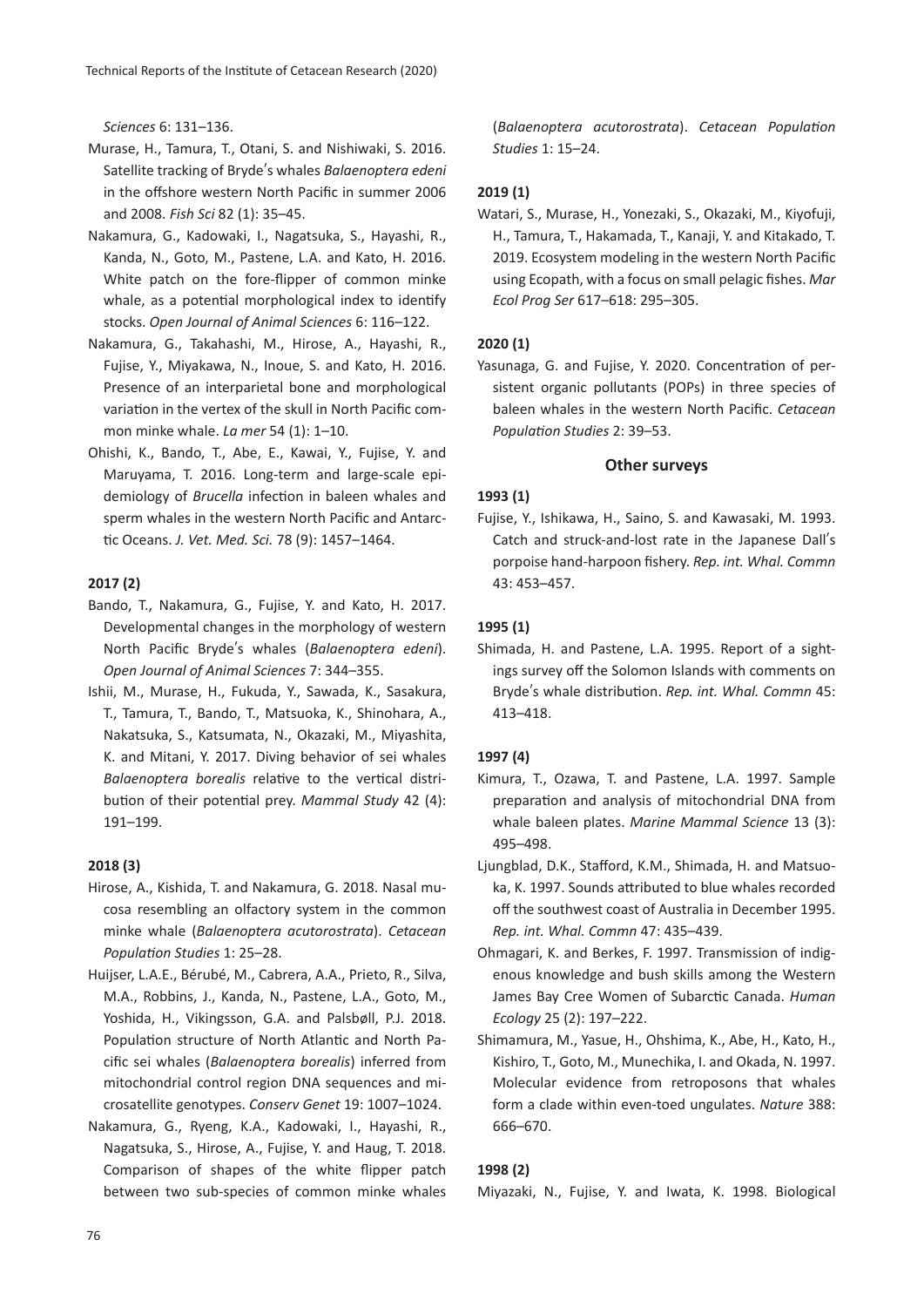analysis of a mass stranding of melon-headed whales (*Peponocephala electra*) at Aoshima. *Japan. Bull. Natn. Sci. Mus.*, Tokyo, Ser. A 24 (1): 31–60.

Otani, S., Naito, Y., Kawamura, A., Kawasaki, M., Nishiwaki, S. and Kato, A. 1998. Diving behavior and performance of harbor porpoises, *Phocoena phocoena*, in Fukuoka bay, Hokkaido, Japan. *Marine Mammal Science* 14 (2): 209–220.

# **1999 (4)**

- lino, Y. 1999. Treaty Implementation: the 1946 International Convention for the Regulation of Whaling. System Compliance in Ocean Management. Southeast Asian Programme in Ocean Law. *Policy and Management*: 189–193.
- Pastene, L.A. and Shimada, H. 1999. Report of a sighting survey in Chile's Exclusive Economic Zone with comments on sei whale distribution. Anales Instituto Pata*gonia, Serie Cs. Nat.* 27: 51–62.
- Shimamura, M., Abe, H., Nikaido, M., Ohshima, K. and Okada, N. 1999. Genealogy of families of SINEs in cetaceans and artiodactyls: the presence of a huge superfamily of tRNAGlu-derived families of SINEs. *Mol. Biol. Evol.* 16 (8): 1046–1060.
- Yoshida, H. and Kato, H. 1999. Phylogenetic relationships of Bryde's whales in the western North Pacific and adjacent waters inferred from mitochondrial DNA sequences. *Marine Mammal Science* 15 (4): 1269–1286.

# **2000 (3)**

- Goto, M. and Ohsumi, S. 2000. Response to "Scientific Whaling Source of illegal Products for Market" By Baker *et al. Science* 290: 1695–1696.
- Otani, S., Naito, Y., Kato, A. and Kawamura, A. 2000. Diving behavior and swimming speed of a free-ranging harbor porpoise, *Phocoena phocoena. Marine Mammal Science* 16 (4): 811–814.
- Takahashi, S., Le, L.T.H., Saeki, H., Nakatani, N., Tanabe, S., Miyazaki, N. and Fujise, Y. 2000. Accumulation of butyltin compounds and total tin in marine mammals. *Water Science and Technology* 42 (7–8): 97–108.

# **2001 (2)**

- Abe, H., Goto, M., Pastene, L.A., Dewa, K. and Naito, E. 2001. Practical use of multiplex fluorescent PCR for cetacean sex identification. Marine Mammal Science 17 (3): 657–664.
- Yoshida, H., Yoshioka, M., Shirakihara, M. and Chow, S. 2001. Population structure of finless porpoises (Neo*phocaena phocaenoides*) in coastal waters of Japan

based on mitochondrial DNA sequences. *Journal of Mammalogy* 82 (1): 123–130.

# **2002 (1)**

Konishi, K. and Sakurai, Y. 2002. Geographical variations in infection by larval *Anisakis simplex* and *Contracaecum osculatum* (Nematoda, Anisakidae) in walleye pollock *Theragra chalcogramma* stocks off Hokkaido, Japan. *Fish Sci* 68 (3): 534–542.

# **2003 (1)**

Matsuoka, K., Ensor, P., Hakamada, T., Shimada, H., Nishiwaki, S., Kasamatsu, F. and Kato, H. 2003. Overview of the minke whale sighting survey in IWC/IDCR and SOWER cruises from 1978/79 to 2000/01. *J. Cetacean Res. Manage.* 5 (2): 173–201.

# **2004 (5)**

- Branch, T.A., Matsuoka, K. and Miyashita, T. 2004. Evidence for increases in Antarctic blue whales based on Bayesian modelling. *Marine Mammal Science* 20 (4): 726–754.
- Escorza-Trevino, S., Pastene, L.A. and Dizon, A.E. 2004. Molecular analyses of the Truei and Dalli morphotypes of Dall's porpoise (*Phocoenoides dalli*). *Journal of Mammalogy* 85 (2): 347–355.
- Ikemoto, T., Kunito, T., Watanabe, I., Yasunaga, G., Baba, N., Miyazaki, N., Petrov, E.A. and Tanabe, S. 2004. Comparison of trace element accumulation in Baikal seals (*Pusa sibirica*), Caspian seals (*Pusa caspica*) and northern fur seals (*Callorhinus ursinus*). *Environmental Pollution* 127: 83–97.
- Murase, H., Matsuoka, K., Nishiwaki, S., Hakamada, T. and Mori, M. 2004. Effect of observed covariates (school size, sighting cue, latitude and sea state) on the Antarctic minke whale abundance estimation parameters in the IWC/IDCR-SOWER surveys. *J. Cetacean Res. Manage.* 6 (3): 283–292.
- Yanagimoto, T. and Konishi, K. 2004. *Acanthochondria priacanthi* (Copepoda: Chondracanthidae) as a biological indicator for stock identification of sandfish *Arctoscopus japonicus* (Steindachner). *Fish Sci* 70 (2): 336–338.

# **2005 (5)**

Agusa, T., Matsumoto, T., Ikemoto, T., Anan, Y., Kubota, R., Yasunaga, G., Kunito, T., Tanabe, S., Ogi, H. and Shibata, Y. 2005. Body distribution of trace elements in blacktailed gulls from Rishiri Island, Japan: age-dependent accumulation and transfer to feathers and eggs. *Environ. Toxicol. Chem.* 24 (9): 2107–2120.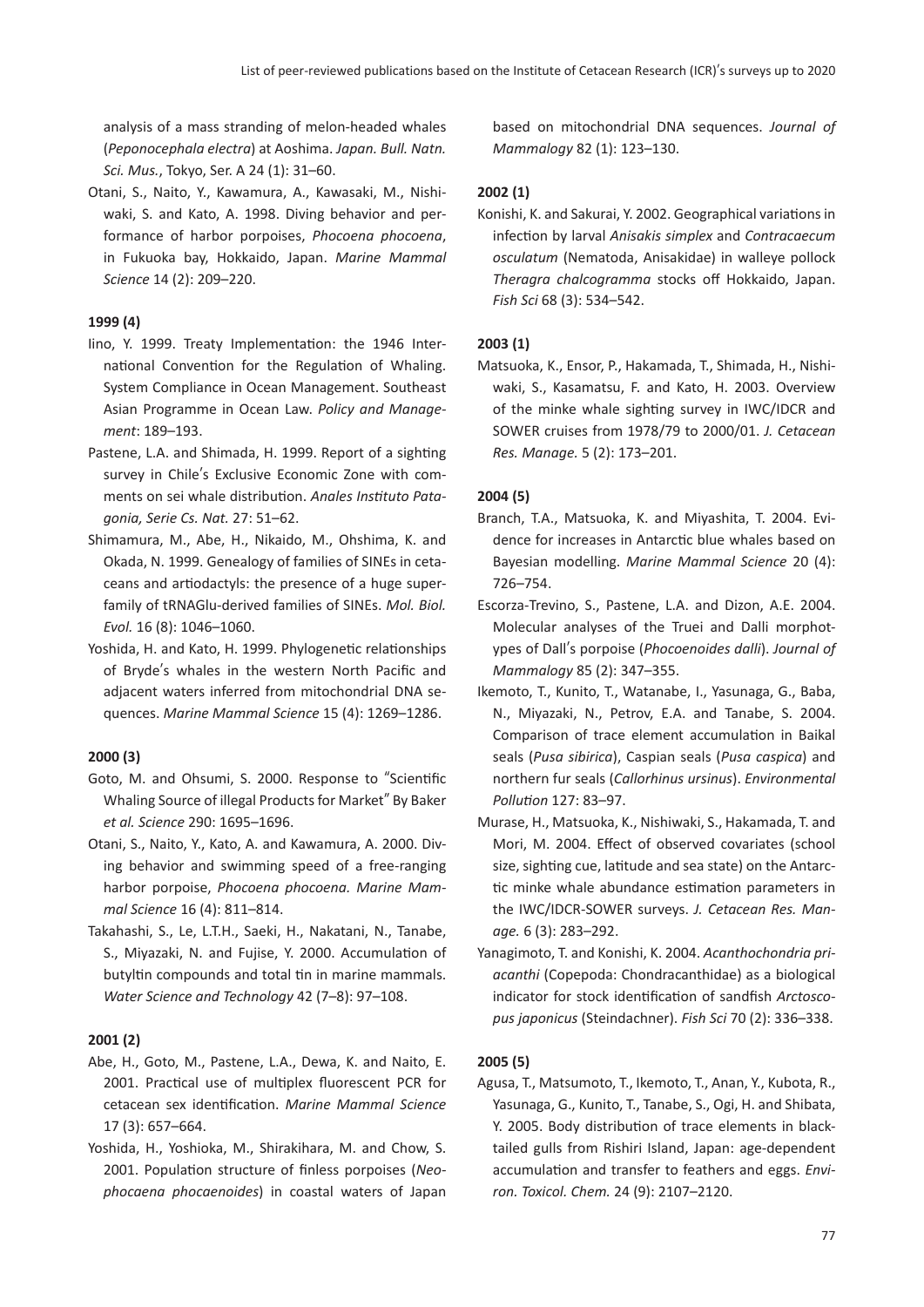- Agusa, T., Kunito, T., Yasunaga, G., Iwata, H., Subramanian, A., Ismail, A. and Tanabe, S. 2005. Concentrations of trace elements in marine fish and its risk assessment in Malaysia. *Marine Pollution Bulletin* 51 (8–12): 896–911.
- Fukui, Y., Ishikawa, H. and Ohsumi, S. 2005. Difficul�es in publishing research results from scientific whaling. *Marine Mammal Science* 21 (4): 781–783.
- Prudente, M., Tanabe, S., Kunisue, T., Yasunaga, G., Watanabe, I. and Miyazaki, N. 2005. Accumulation of trace elements and persistent organochlorines in resident and migratory waders from Calatagan Bay, Philippines. *Coastal Marine Science* 29 (2): 133–140.
- Sanino, G.P., Waerebeek, K.V., Van Bressem, M. and Pastene, L.A. 2005. A preliminary note on population structure in eastern South Pacific common bottlenose dolphins, *Tursiops truncatus. J. Cetacean Res. Manage.* 7 (1): 65–70.

# **2006 (6)**

- Acevedo, J., Aguayo-Lobo, A. and Pastene, L.A. 2006. Filopatria de la ballena jorobada (*Megaptera novaeangliae* Borowski, 1781), al area de alimentacion del Estrecho de Magallanes. *Revista de Biologia Marina y Oceanografia* 41 (1): 11–19.
- Acevedo, J., Aguayo-Lobo, A., Acuna, P. and Pastene, L.A. 2006. A note on the first record of the dwarf minke whale (*Balaenoptera acutorostrata*) in Chilean waters. *J. Cetacean Res. Manage.* 8 (3): 293–296.
- Hayashi, K., Yoshida, H., Nishida, S., Goto, M., Pastene, L.A., Kanda, N., Baba, H. and Koike, H. 2006. Genetic Variation of the MHC DQB locus in the finless porpoise (*Neophocaena phocaenoides*). *Zoological Science* 23 (2): 147–153.
- Mori, M. and Bu�erworth, D.S. 2006. A first step towards modelling the krill–predator dynamics of the Antarctic ecosystem. *CCAMLR Science* 13: 217–277.
- Sekiguchi, K., Olavarria, C., Morse, P., Olson, P., Ensor, P., Matsuoka, K., Pitman, R., Findlay, K. and Gorter, U. 2006. The spectacled porpoise (*Phocoena dioptrica*) in Antarc�c waters. *J. Cetacean Res. Manage.* 8 (3): 265–271.
- Takahashi, Y., Ohwada, S., Watanabe, K., Ropert-Coudert, Y., Zenitani, R., Naito, Y. and Yamaguchi, T. 2006. Does elastin contribute to the persistence of corpora albicantia in the ovary of the common dolphin (*Delphinus delphis*). *Marine Mammal Science* 22 (4): 819–830.

# **2007 (2)**

Acevedo, J., Rasmussen, K., Felix, F., Castro, C., Llano, M.,

Secchi, E., Saborio, M.T., Aguayo-Lobo, A., Haase, B., Scheidat, M., Dalla-Rosa, L., Olavarria, C., Fosestell, P., Acuna, P., Kaufman, G. and Pastene, L.A. 2007. Migratory destinations of humpback whales from the Magellan Strait feeding ground, Southeast Pacific. *Marine Mammal Science* 23 (2): 453–463.

Branch, T.A., Stafford, K.M., Palacios, D.M., Allison, C., Bannister, J.L., Burton, C.L.K., Cabrera, E., Carlson, C.A., Galletti Vernazzani, B., Gill, P.C., Hucke-Gaete, R., Jenner, K.C.S., Jenner, Mn. M., Matsuoka, K., Mikhalev, Y.A., Miyashita, T., Morrice, M.G., Nishiwaki, S., Sturrock, V.J., Tormosov, D., Anderson, R.C., Baker, A.N., Best, P.B., Borsa, P., Brownell Jr, R.L., Childerhouse, S., Findlay, K.P., Gerrodette, T., Ilangakoon, A.D., Joergensen, M., Kahn, B., Ljungblad, D.K., Maughan, B., Mccauley, R.D., Mckay, S., Norris, T.F., Oman Whale and Dolphin Research Group, Rankin, S., Samaran, F., Thiele, D., Van Waerebeek, K. and Warneke, R.M. 2007. Past and present distribution, densities and movements of blue whales in the Southern Hemisphere and adjacent waters. *Mammal Rev.* 37 (2): 116–175.

# **2009 (1)**

Nambu, H., Tokutake, K., Ishikawa, H., Ohta, M., Fujita, K. and Yamada, T.K. 2009. Observation of a gray whale, *Eschrichtius robustus*, in Tokyo Bay in 2005. *Japan Cetology* 19: 17–22 (in Japanese).

# **2010 (3)**

- Nambu, H., Ishikawa, H. and Yamada, T. 2010. Records of the western gray whale *Eschrichtius robustus*: its distribution and migration. *Japan Cetology* 20: 21-29 (in Japanese).
- Pastene, L.A. and Quiroz, D. 2010. An Outline of the History of Whaling in Chile. pp. 73-98. *In*: International Center for Folk Culture Studies (Ed). *Human Culture from the Perspective of Traditional Maritime Communities, International Symposium Report No. 1*. Kanagawa Shimbun Press, Kanagawa. 199pp.
- Taguchi, M., Ishikawa, H. and Matsuishi, T. 2010. Seasonal distribution of harbour porpoise (*Phocoena phocoena*) in Japanese waters inferred from stranding and bycatch records.*Mammal Study* 35 (2) : 133–138.

#### **2011 (2)**

Acevedo, J., Olavarría, C., Plana, J., Aguayo-Lobo, A., Larrea, A. and Pastene, L.A. 2011. Occurrence of dwarf minke whales (*Balaenoptera acutorostrata* subsp.) around the Antarc�c Peninsula. *Polar Biol* 34 (2): 313–318.